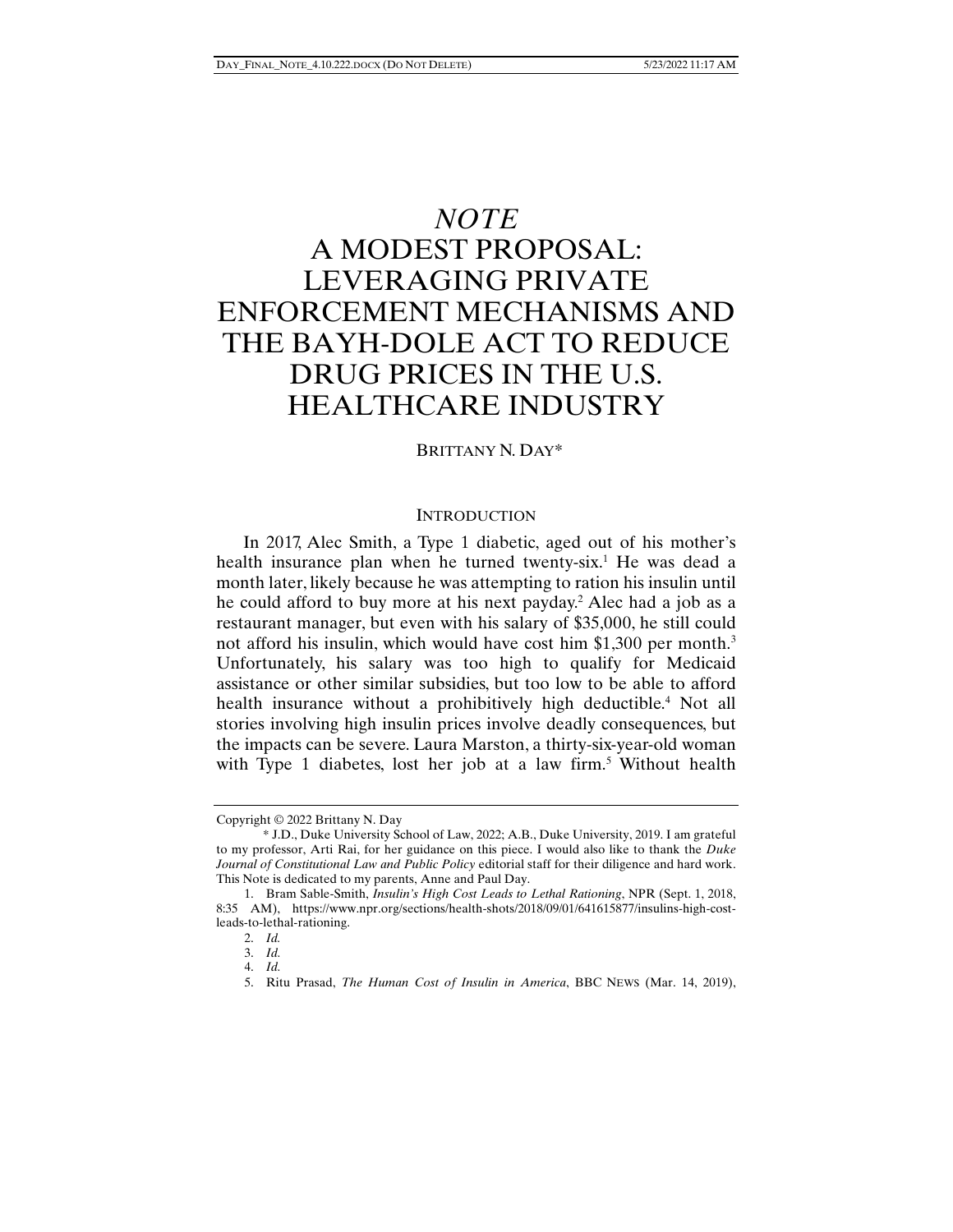insurance, she was spending \$2,880 per month on insulin.<sup>6</sup> In order to move to Washington, D.C. to find a new job to afford her insulin, she had to sell most of her possessions and give up her dog.<sup>7</sup>

These stories are not uncommon for diabetics in the United States who need to buy insulin monthly to survive. Insulin controls blood sugar levels, and an insulin imbalance can have deadly consequences. The discoverers of insulin recognized the importance of the hormone and its life-saving potential, selling the patent for one dollar in 1923 so everyone could benefit from it.<sup>8</sup> But their vision for the drug has not materialized; instead, insulin costs an average of \$300 per vial.<sup>9</sup>

The federal government has recognized that changes in market prices for drugs can have dire consequences. Insulin is not the only drug with prohibitive prices in recent years.<sup>10</sup> Unlike other patented products, when drug prices skyrocket—due to the monopoly power of patents or otherwise—people may die. While advocating for various solutions, both the Biden and Trump administrations have recognized the importance of halting the rise of prescription drug prices.<sup>11</sup> Most of the solutions advanced are focused on government-side initiatives, such as allowing Medicare to directly negotiate with pharmaceutical companies.<sup>12</sup> Yet, the march-in rights built into the Bayh-Dole  $Act^{13}$ create an opportunity to set up a mechanism that would invite private actors to sue pharmaceutical companies for unconscionable drug pricing.14

 11. *See American Patients First: The Trump Administration Blueprint to Lower Drug Prices and Reduce Out-of-Pocket Costs*, U.S. DEP'T OF HEALTH AND HUM. SERVS., 3 (May 2018), https://www.hhs.gov/sites/default/files/AmericanPatientsFirst.pdf ("One of my greatest priorities is to reduce the price of prescription drugs.") [hereinafter *Trump Administration Blueprint*]; *Healthcare*, BIDEN HARRIS DEMOCRATS, https://joebiden.com/healthcare/ (last visited May 7, 2021) (listing multiple reforms to reduce the power of drug companies to abusively price drugs) [hereinafter *Biden Harris Reforms*].

https://www.bbc.com/news/world-us-canada-47491964.

 <sup>6.</sup> *Id.*

 <sup>7.</sup> *Id.* 

 <sup>8.</sup> *Id.* 

 <sup>9.</sup> *Id.*

 <sup>10.</sup> *See generally* U.S. GOV'T ACCOUNTABILITY OFF., GAO-21-281, PRESCRIPTION DRUGS: U.S. PRICES FOR SELECTED BRAND DRUGS WERE HIGHER ON AVERAGE THAN PRICES IN AUSTRALIA, CANADA, AND FRANCE (2021).

 <sup>12.</sup> *See Trump Administration Blueprint*, *supra* note 11, at 10 (proposing Medicare reform to give plan sponsors the ability to negotiate with manufacturers); *Biden Harris Reforms*, *supra*  note 11 (proposing ending regulations that permit drug corporations to avoid negotiating with government healthcare plans).

 <sup>13.</sup> Bayh-Dole Act, Pub. L. No. 96-517, 94 Stat. 3015 (1980) (codified as amended at 35 U.S.C. §§ 200–211).

 <sup>14. 35</sup> U.S.C. § 203 (2018) (giving the government the ability to require the licensee who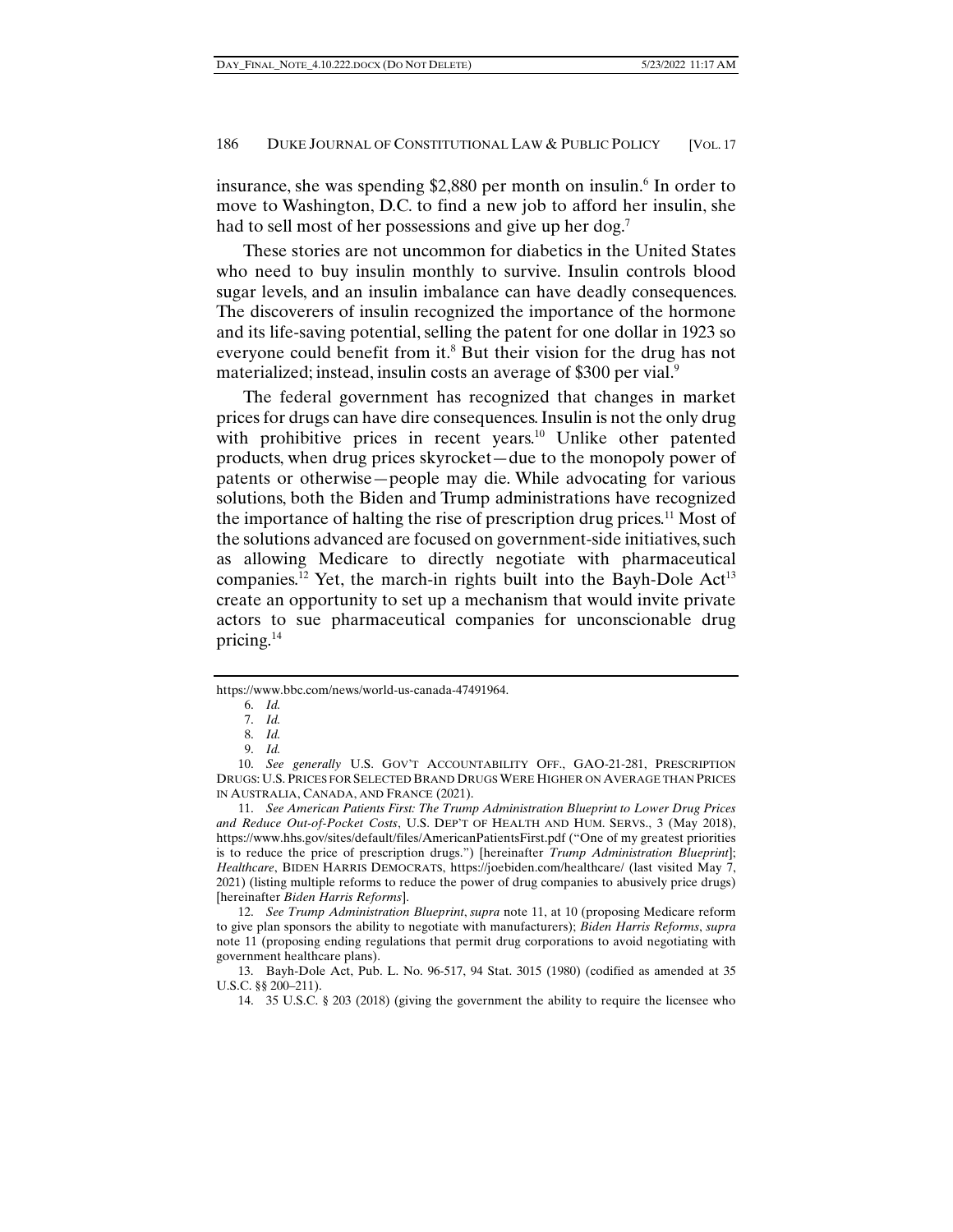The United States has a penchant for private litigation.<sup>15</sup> Unlike Europe, which largely regulates ex ante through centralized bureaucracies, the United States tends to rely on ex post law enforcement through private litigation.<sup>16</sup> Although private enforcement can be ad hoc and uneven, it provides an avenue for redress when regulation has failed and gives the party with the informational advantage control over litigation.<sup>17</sup> The United States has tried to create a robust system of ex ante regulation in the form of the Food and Drug Administration, but there are several regimes of private enforcement that work to capture inefficiencies in the health industry.

As described in detail in this Note, Congress has invited private parties into the courts to regulate various aspects of the healthcare industry through Paragraph IV litigation from the Hatch-Waxman Act, qui tam litigation aimed at Medicare and Medicaid fraud, and antitrust litigation. Taken together, these private enforcement mechanisms work to moderate drug prices, reduce fraud in healthcare billing, and ensure a healthy, competitive pharmaceutical market. Although each of these mechanisms has weaknesses, they operate to regulate a field where blanket regulation from a federal agency may not be workable or efficient. In doing so, the interests of private parties are brought closer to that of the government, effectively harnessing "selfish" private actors for the public good.

A similar mechanism of private enforcement should be implemented to control the prohibitive drug pricing in the United States. The Bayh-Dole Act includes a provision that reserves march-in rights to federal agencies if the companies that obtain patents funded by federal research do not meet certain criteria.18 Although these march-in rights have never been exercised, $19$  they provide an already existing statutory mechanism to control runaway drug prices. One of the weaknesses of the current march-in rights is uncertainty over the

acquired title under the Act to grant a license to a "responsible applicant," and if refused, to grant the license itself based upon a specified set of criteria).

 <sup>15.</sup> *See* 3 William Blackstone, Commentaries \*161 (noting that the "common informer" advances the public interest).

 <sup>16.</sup> Maria Glover, *The Structural Role of Private Enforcement Mechanisms in Public Law*, 53 WM. & MARY L. REV. 1137, 1140 (2012).

 <sup>17.</sup> *Id.* at 1155–56.

 <sup>18. 35</sup> U.S.C. § 203.

 <sup>19.</sup> JOHN R. THOMAS, CONG. RSCH. SERV., R44597, MARCH-IN RIGHTS UNDER THE BAYH-DOLE ACT 8 (2016).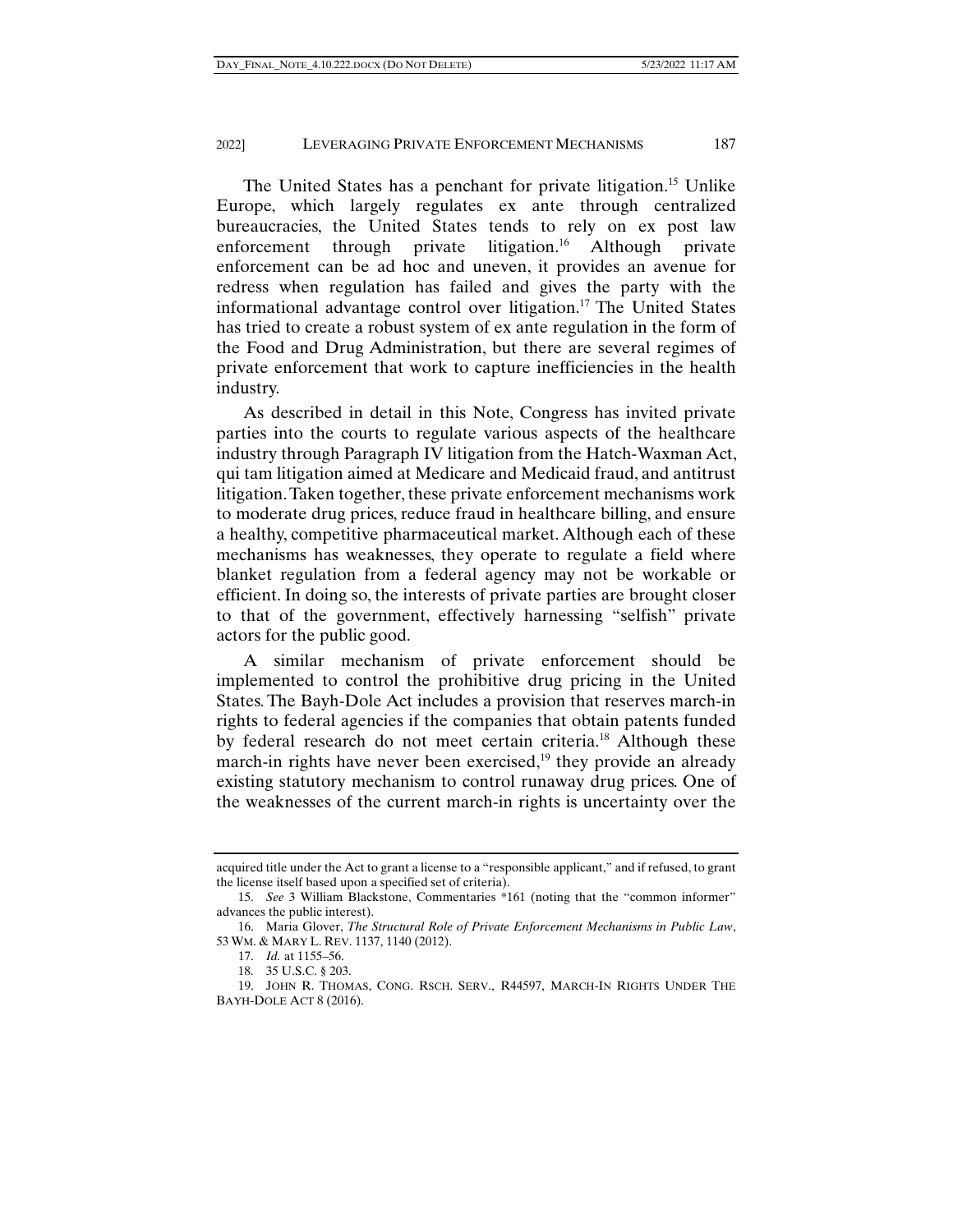criteria for exercising them.20 Congress should amend the Bayh-Dole Act to clarify the criteria for the march-in rights by listing factors to define when drug prices are unreasonable or unconscionable. Congress should additionally let qui tam relators bring suits to obtain licenses to manufacture and sell drugs at a lower price should a court find the newly set-out criteria have been violated.

By allowing a private party to initiate and carry out the litigation, the private interests of the qui tam relator can be brought into alignment with the public good. When a manufacturer has a monopoly on a brand name drug, other companies have an interest in breaking that monopoly and obtaining some of the market by offering the drug at a lower price. Offering the lower-priced alternative also serves the public good. Furthermore, downstream effects triggered by the initiation of the march-in rights litigation would cause companies to consider the factors laid out in the legislation when setting drug prices in the future. Eventually, drug prices could drop to more reasonable levels to avoid unnecessary and potentially costly litigation.

Part I of this Note explores recent drug price increases and offers some of the reasons behind them. Part II will provide a history of private enforcement in the United States, as well as a closer look at the three private enforcement mechanisms that create a system of ex post regulation for the healthcare industry. Part III will summarize the history and congressional intent behind the Bayh-Dole Act. Part IV will lay out the proposed private enforcement mechanisms in relation to the Bayh-Dole Act march-in rights, taking into account the failures and weaknesses of the current private enforcement mechanisms.

# I. AN OVERVIEW OF U.S. HEALTHCARE PRICING

The United States healthcare system is one of the most expensive in the world. In 2009, the U.S. spent a total of \$2.47 trillion on health expenditures.<sup>21</sup> Prescription drugs specifically are the fastest growing portion of national health expenditures, increasing "from 5.8 percent in 1993 to 10.7 percent in 2003."22 The increasing prices of brand name

 <sup>20.</sup> *See* NAT'L INST. OF STANDARDS AND TECH., U.S. DEP'T OF COM., SPECIAL PUB. NO. 1234, RETURN ON INVESTMENT INITIATIVE TO ADVANCE THE PRESIDENT'S MANAGEMENT AGENDA: FINAL GREEN PAPER 32 (2019), https://nvlpubs.nist.gov/nistpubs/SpecialPublications/NIST.SP.1234.pdf (finding stakeholder uncertainty as to the scope of march-in rights leads to market uncertainty).

 <sup>21.</sup> D. Christopher Ohly & Sailesh K. Patel, *The Hatch-Waxman Act: Prescriptions for Innovative and Inexpensive Medicines*, 19 U. BALT. INTELL. PROP. L.J. 107, 121 (2011).

 <sup>22.</sup> *Id.*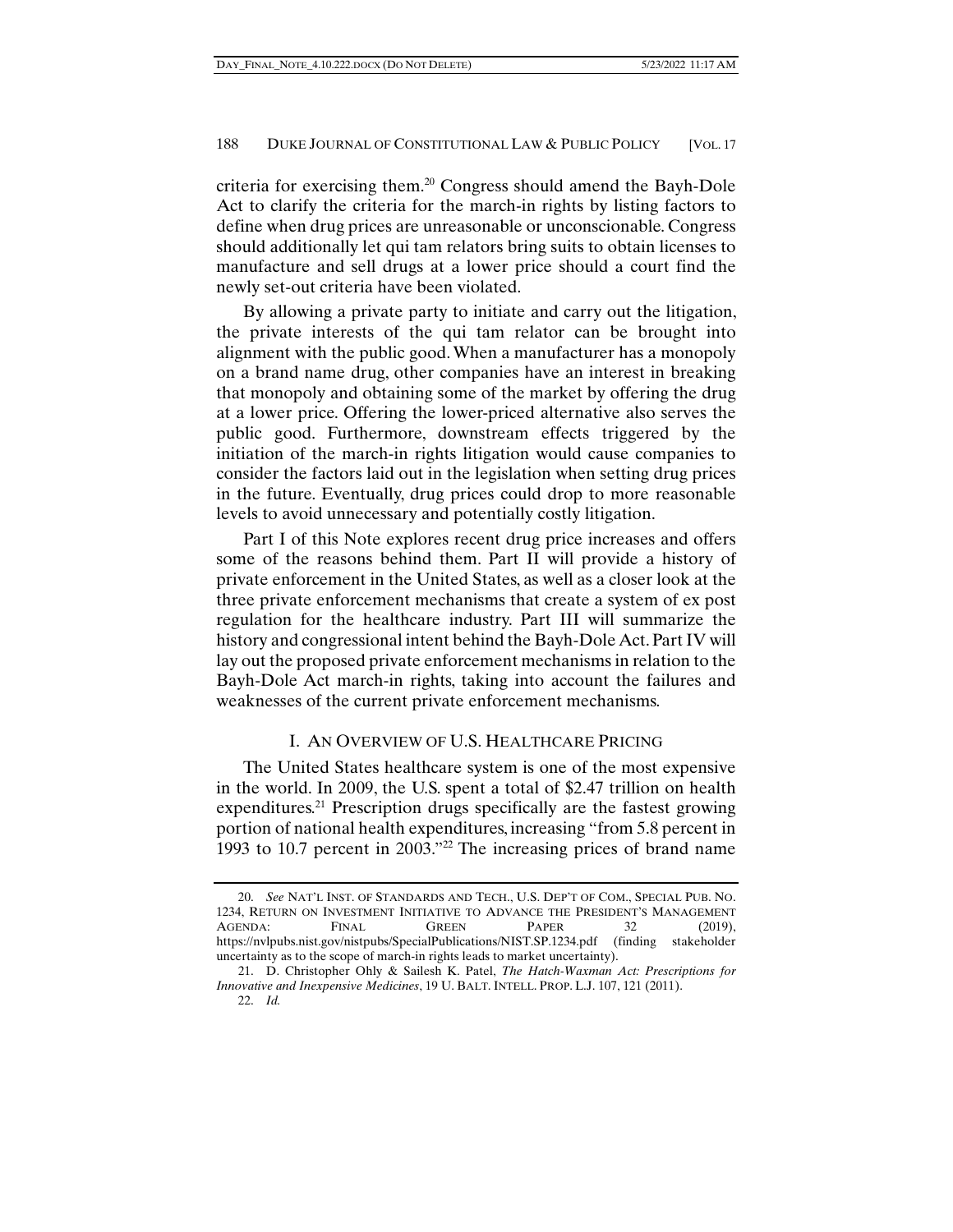drugs, more so than generics, drain the bank accounts of everyday Americans, as generic drugs cost on average about half that of brand name drugs.<sup>23</sup> While brand name drug prices increased by 28.9 percent in a five-year period, generic drug prices only increased, on average, by 9.4 percent during that time. $^{24}$ 

Brand name drugs have rapidly increased in price, and inflation cannot fully explain the pace. A report found that the list prices of 600 brand name drugs rose by a median of 21.4 percent between January 2018 and June 2020.25 Another study found that from 2005 to 2017, the 318 most widely used drug products in the AARP combined market basket increased in price by 203.4 percent.<sup>26</sup> Although inflation may be the cause for some of the price increases, many drug price increases outpaced inflation from 2006 to 2017<sup>27</sup> Between July 2018 and July 2019, 50 percent of drugs covered by Medicare Part D had price increases that outpaced inflation.<sup>28</sup> Furthermore, for the drugs accounting for the most Part D spending in 2019, twenty-two of the twenty-five drugs had prices that increased faster than inflation, between a 3 percent and 19.7 percent increase compared with an inflation rate of 1.8 percent.<sup>29</sup>

Chairman Elijah Cummings of the House Oversight Committee launched an investigation into the high costs of prescription medication, which resulted in a series of reports in late 2020 focusing on a few drugs with astronomical prices.30 The reports collectively paint

 <sup>23.</sup> *Id.* at 122.

 <sup>24.</sup> *Id.*

 <sup>25.</sup> STAFF OF H. COMM. ON OVERSIGHT AND REFORM, 116TH CONG., DRUG PRICING INVESTIGATION: CELGENE AND BRISTOL MYERS SQUIBB—REVLIMID 38 (2020), https://oversight.house.gov/sites/democrats.oversight.house.gov/files/Celgene%20BMS%20Staff %20Report%2009-30-2020.pdf (citing STATE OF CALIFORNIA, OFFICE OF STATEWIDE HEALTH PLANNING AND DEVELOPMENT, *Prescription Drug Wholesale Acquisition Cost (WAC) Increases* (Aug. 17, 2020), oshpd.ca.gov/visualizations/prescriptiondrug-wholesale-acquisition-costincreases/).

 <sup>26.</sup> Stephen W. Schondelmeyer & Leigh Purvis, *Trends in Retail Prices of Prescription Drugs Widely Used by Older Americans: 2017 Year-End Update*, AARP PUB. POL'Y INST., 7 (Sept. 2019), https://www.aarp.org/content/dam/aarp/ppi/2019/09/trends-in-retail-prices-ofprescription-drugs-widely-used-by-older-americans.doi.10.26419-2Fppi.00073.003.pdf.

 <sup>27.</sup> *Id.* 

 <sup>28.</sup> Juliette Cubanski & Tricia Neuman, *Price Increases Continue to Outpace Inflation for Many Medicare Part D Drugs*, KAISER FAMILY FOUNDATION (Feb. 4, 2021), https://www.kff.org/medicare/issue-brief/price-increases-continue-to-outpace-inflation-formany-medicare-part-d-drugs/.

 <sup>29.</sup> *Id.*

 <sup>30.</sup> *Investigation of Skyrocketing Prescription Drug Prices*, HOUSE COMM. ON OVERSIGHT AND REFORM, https://oversight.house.gov/investigations/investigation-of-skyrocketingprescription-drug-prices (last visited May 7, 2021), reports can be found at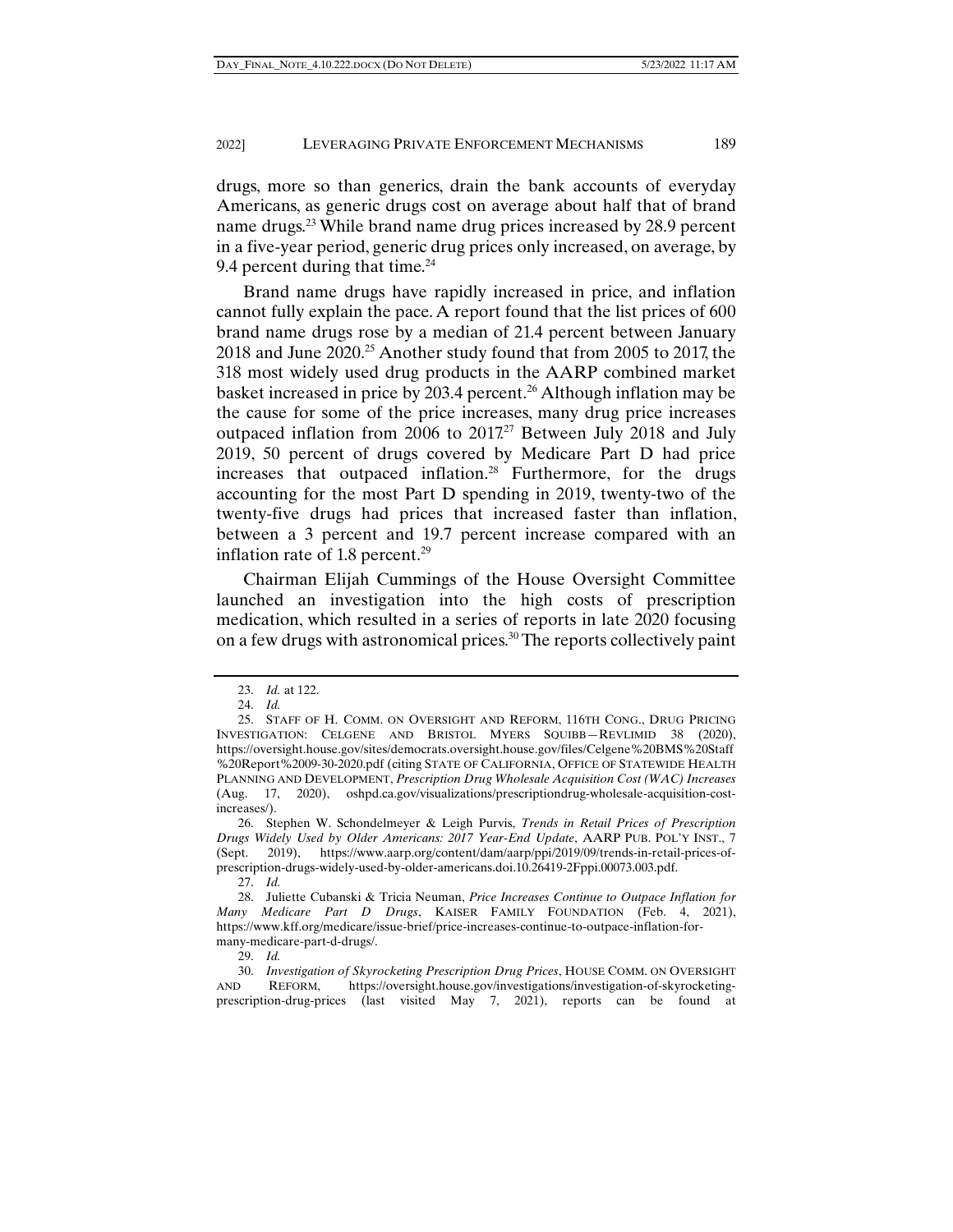a picture of aggressive revenue targets, manipulation of patents to extend exclusivity, and an overly burdened United States healthcare system that is forced to pay prices far above those in Europe. Whenever a company raises drug prices, the result is deadweight loss—people who could afford the fair market price of the drug are priced out.<sup>31</sup> This deadweight loss arises because companies have monopolies over patented drugs, barring substitutes from the market.<sup>32</sup> Yet, with drug monopolies, pricing out could mean that someone cannot afford lifesaving medication.<sup>33</sup> Unfortunately, deadweight loss in healthcare means dead people.

The unusual demand curve for prescription drugs lets companies increase drug prices without losing customers. Unlike normal economic pricing, under which demand for a new product falls after a prolonged period of time—and the price for the product will likely drop even with a monopoly—prescription drugs have an almost unlimited demand curve.34 Drug companies take advantage of this unlimited curve by implementing drug price increases that far outstrip inflation.<sup>35</sup> Furthermore, research and development (R&D) costs of the drugs cannot account for the astronomical price increases.<sup>36</sup> Instead, drug companies increase prices on a whim—as Celgene's former Senior Vice President quipped "anytime they want $[]$ " $37$  – and in response to aggressive revenue targets set by executives.38 Doing so allows drug companies to lean on the United States healthcare system to pick up slack from the European healthcare system, $39$  where drug prices are generally tightly controlled.40

Patents confer a set period of market exclusivity for drugs, but

https://oversight.house.gov/news/reports.

 <sup>31.</sup> *See* Hannah Brennan et al., *A Prescription for Excessive Drug Pricing: Leveraging Government Patent Use for Health*, 18 YALE J.L. & TECH. 275, 293–98 (2016) (explaining the effects of deadweight loss in the pharmaceutical industry).

 <sup>32.</sup> *Id.* at 294.

 <sup>33.</sup> *See id.* at 297 (describing the loss in human welfare from high drug prices).

 <sup>34.</sup> *Id.* at 295.

 <sup>35.</sup> *See* Cubanksi & Neuman, *supra* note 28 (describing price increases relative to inflation rates for Medicare Part D drugs).

 <sup>36.</sup> *See* STAFF OF H. COMM. ON OVERSIGHT AND REFORM, 116TH CONG., DRUG PRICING INVESTIGATION CELGENE AND BRISTOL MYERS SQUIBB—REVLIMID ii (2020) (noting how cost decisions of Revlimid did not correspond with research and development on the drug).

 <sup>37.</sup> *Id.* at 4.

 <sup>38.</sup> *Id.* at 7.

 <sup>39.</sup> *See id.* at 12 (showing the price of Revlimid remained steady in the European Union while increasing in price in the United States).

 <sup>40.</sup> *See generally* Christine Leopold et al., *Differences in External Price Referencing in Europe – A Descriptive Overview*, 104 HEALTH POL'Y 50 (2012).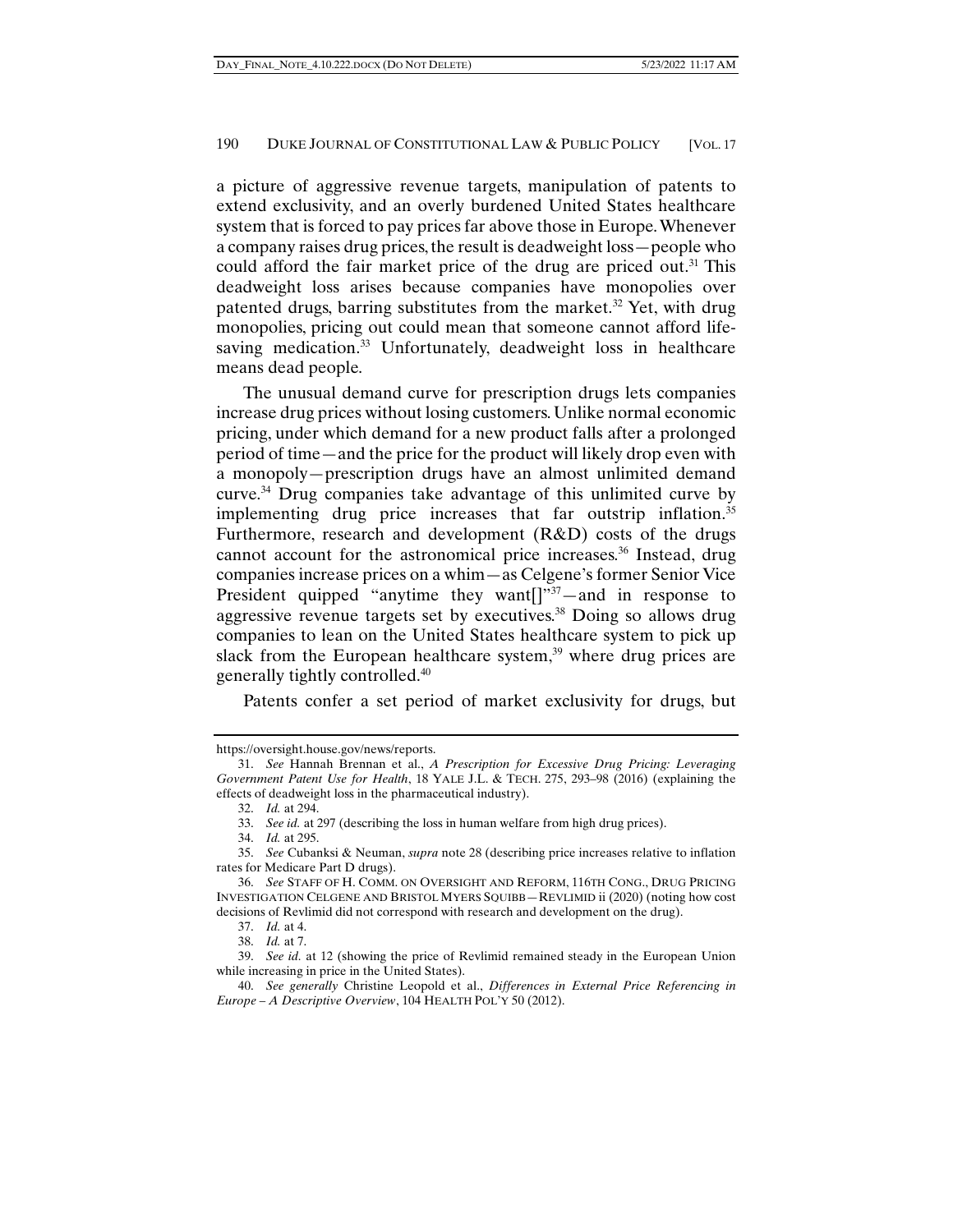companies exploit gray areas in the law to both extend that exclusivity farther than they may otherwise receive and ensure their higher-priced brand name drug is still prescribed even when lacking market exclusivity. Drug companies tend to layer patents on top of their prescription drugs in order to extend market exclusivity, a process known colloquially as "evergreening."41 The danger of this practice is that drug companies may extend their market exclusivity for a drug far beyond the twenty-year period usually attached to a patent, giving them the opportunity to raise their drug prices uninhibited for longer.<sup>42</sup> Drug companies also attempt to stop generic companies from entering the market at the end of the exclusivity period by using the restrictions surrounding the Risk Evaluation and Mitigation Strategies to prevent generics from getting samples of brand name drugs to reverse engineer.<sup>43</sup>

Even once drug companies have lost their market exclusivities, they engage in practices to keep prices high—such as lobbying doctors to prescribe brand name drugs and contracting with health plans and pharmacy benefit managers.44 These companies also often market a new drug dosage combined with increasing the price of the old dosage to force patients back onto the patent-protected drug.<sup>45</sup> In acknowledgement of the high drug prices, pharmaceutical companies also pay into funds that provide co-pay assistance to patients, leveraging brand name loyalty to ensure patients will ask to be prescribed their favorite brands even with the prohibitive costs.46

The government is not blind to these issues, and rules and legislation have been proposed to address the issue.<sup>47</sup> The Trump

 <sup>41.</sup> C. Scott Hemphill & Bhaven N. Sampat, *Evergreening, Patent Challenges, and Effective Market Life in Pharmaceuticals*, 31 J. HEALTH ECON. 327, 327–328 (Mar. 2012).

 <sup>42.</sup> *See id.* at 328 (describing how companies use the patent system to prevent generic drugs from entering the market).

 <sup>43.</sup> NAT'L ACADS. OF SCIS. ENG'G MED., MAKING MEDICINES AFFORDABLE: A NATIONAL IMPERATIVE, 40 (Norman R. Augustine et al., eds., 2018).

 <sup>44.</sup> STAFF OF H. COMM. ON OVERSIGHT AND REFORM, 116TH CONG., DRUG PRICING INVESTIGATION NOVARTIS—GLEEVEC ii (2020).

 <sup>45.</sup> STAFF OF H. COMM. ON OVERSIGHT AND REFORM, 116TH CONG., DRUG PRICING INVESTIGATION TEVA—COPAXONE iv (2020).

 <sup>46.</sup> *Id.* at ii–iii.

 <sup>47.</sup> Unfortunately, the transition to the Biden administration seems to have slowed, and maybe even reversed, the initiatives supported by Trump. *See* Merle DeLancey, Jr., *Biden Administration Already Impacting Drug Prices*, JDSUPRA (Feb. 17, 2021), https://www.jdsupra.com/legalnews/biden-administration-already-impacting-2691434/ (outlining the Biden administration's response to Trump's executive orders and regulations related to drug pricing).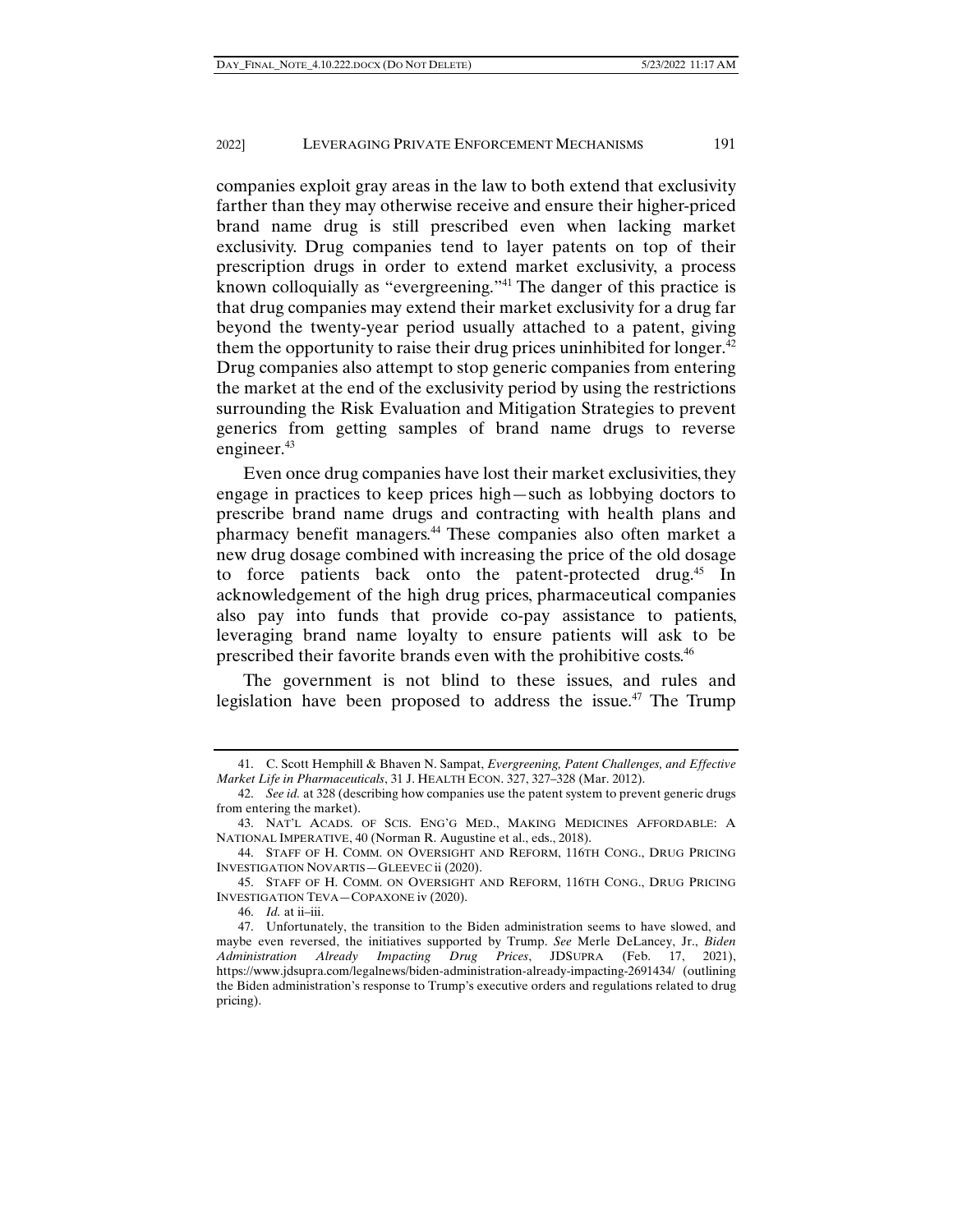administration pushed several rules designed to lower Medicare spending on prescriptions drugs.<sup>48</sup> One interim rule issued in November 2020 implemented the Most Favored Nation (MFN) model for Medicare Part B spending, which sets Medicare reimbursement at the lowest price paid by member countries of the Organisation for Economic Co-operation and Development (OECD).<sup>49</sup> Another rule would have eliminated rebates between drug manufacturers and pharmacy benefit managers (PBMs) and allowed drug companies to give discounts to patients directly.<sup>50</sup> Finally, the Trump administration issued a rule that created ways to import drugs from other countries.<sup>51</sup> The innovation did not stop with the Trump administration.

The Biden administration recently supported a proposal to cap drug price increases at the rate of inflation.<sup>52</sup> Any price increase that outstrips inflation would require the drug manufacturer to pay a rebate to the federal government.53 The bill also would set up Medicare drug price negotiation, wherein the federal government could leverage its purchasing power to negotiate lower prices for Medicare Part D.<sup>54</sup> The CBO estimates that this proposal could save around \$450 billion over a period of 9 years.<sup>55</sup> The proposal was included in H.R.3, which was passed by the House of Representatives and the Senate Finance Committee in the 116th Congress.<sup>56</sup> In the Republican-controlled Senate, however, the bill was not brought up for a floor vote.<sup>57</sup> In the 117th Congress, H.R.3 was again re-introduced, although it has not yet been brought to the Floor for a vote.<sup>58</sup>

 <sup>48.</sup> *Id.* (discussing Trump administration executive orders that aspired to effect drug prices).

<sup>49</sup>**.** Kenneth Yood, et al., *Executive Order on Promoting Competition in the American Economy: The Biden Administration Considers Drug Pricing Strategies While Keeping the "Most Favored Nations" Drug Reimbursement Program on the Sidelines*, THE NATIONAL LAW REVIEW (Aug. 20, 2021), https://www.natlawreview.com/article/executive-order-promoting-competitionamerican-economy-biden-administration.

 <sup>50.</sup> DeLancey, Jr., *supra* note 47. Again, the rule was delayed due to a lawsuit and the fate of the rule is in the Biden administration's hands.

 <sup>51.</sup> *Id.*

 <sup>52.</sup> Cubanski & Neuman, *supra* note 28.

 <sup>53.</sup> *Id.* 

 <sup>54.</sup> *See* Juliette Cubanski et al., *What's the Latest on Medicare Drug Price Negotiations?*, KAISER FAMILY FOUNDATION (Jul. 23, 2021), https://www.kff.org/medicare/issue-brief/whatsthe-latest-on-medicare-drug-price-negotiations/ (discussing H.R. 3 and Medicare negotiation under the Biden administration).

 <sup>55.</sup> *Id.*

 <sup>56.</sup> Elijah E. Cummings Lower Drug Costs Now Act, H.R. 3, 116th Cong. (2019).

 <sup>57.</sup> Cubanski & Neuman, *supra* note 28.

 <sup>58.</sup> *H.R.3 - 117th Congress (2021-2022): Elijah E. Cummings Lower Drug Costs Now Act*, CONGRESS.GOV, https://www.congress.gov/bill/117th-congress/house-bill/3 (last visited Nov. 11, 2021).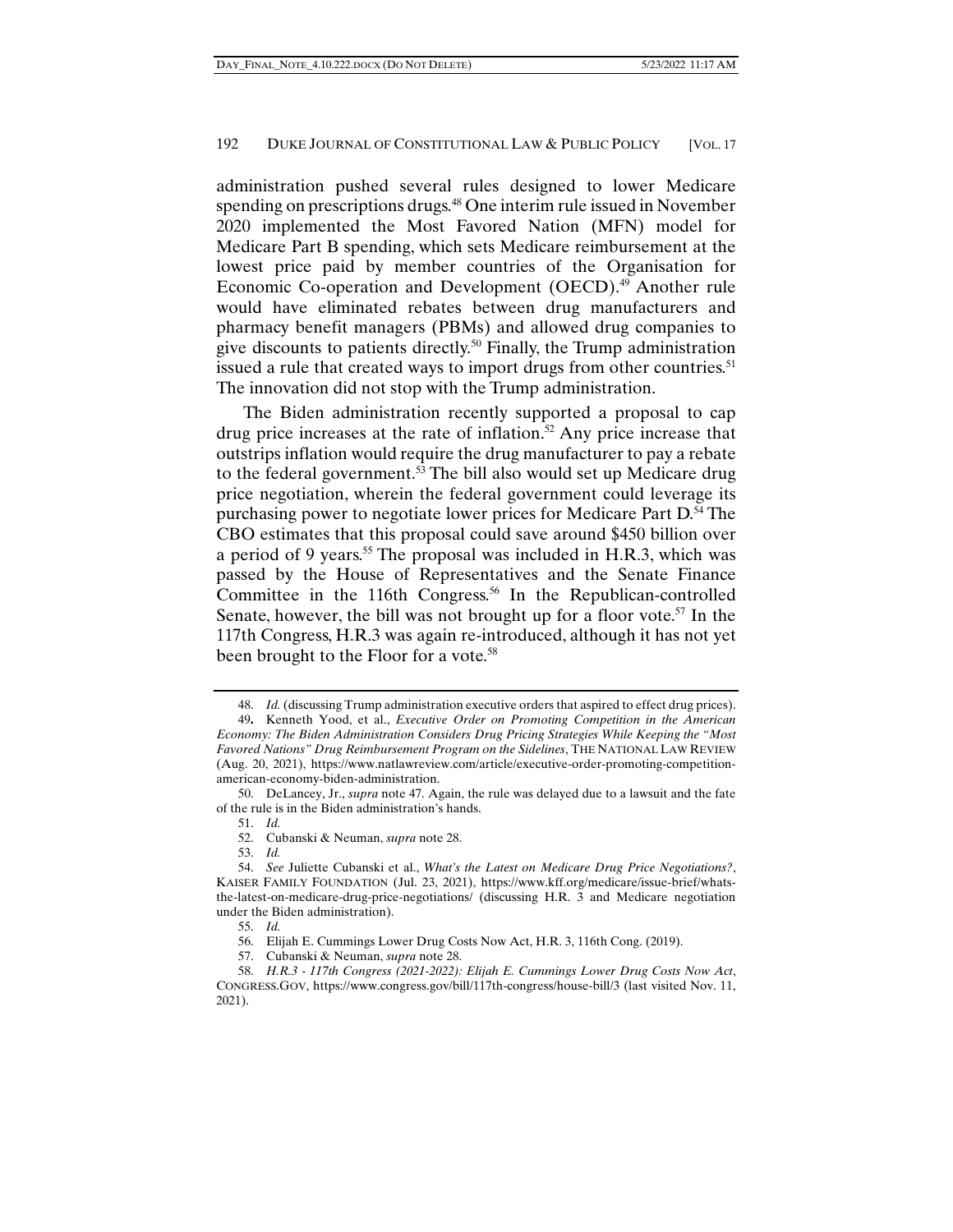This solution only touches a small portion of insured Americans, namely those covered under Medicare. In 2019, 18.1 percent of the U.S. population was covered under Medicare.<sup>59</sup> On the other hand,  $68.5$ percent of the U.S. population was covered by plans in the private health insurance market.<sup>60</sup> An additional 19.8 percent of individuals were covered under Medicaid.<sup>61</sup> Those on private health insurance and the uninsured also need a solution addressing drug prices.

#### II. A HISTORY OF U.S. PRIVATE ENFORCEMENT

The United States has a rich history of encouraging private litigation to support its ex ante regulation from Congress and agencies.<sup>62</sup> During the New Deal era, Congress attempted to set up a "bureaucracy-centered enforcement regime" that gave agencies the primary investigatory power to find and prevent wrongdoing.<sup>63</sup> The system, however, still left a lot of responsibility for ex post regulation to the common law tort regime.<sup>64</sup> During the twentieth century, Congress intentionally gave more power to the private enforcement system by implementing mechanisms such as private rights of action in statutes.<sup>65</sup> Many reasons have been put forth to explain this development, including both a pervasive doubt in the government's ability to properly regulate, and cynical accusations of a lazy government—seeking credit for policies but shirking from the responsibility of monitoring the price and complexities of implementing said regulations.<sup>66</sup>

Delegating the regulatory power to the courts also provides a stable system of interpretation and ensures staying power once those interpretations have been set. Courts and judges are "subject to strong institutional norms that render judicial interpretation more stable and consistent over time than interpretation by successive political

 <sup>59.</sup> RYAN J. ROSSO, CONG. RSCH. SERV., IF10830, US HEALTH CARE COVERAGE AND SPENDING 1 (2021).

 <sup>60.</sup> *Id.* 

 <sup>61.</sup> *Id.* It is important to note there may be possible dual enrollment overlap between Medicare and Medicaid.

 <sup>62.</sup> *See* Glover, *supra* note 16, at 1147 ("[T]he primacy of ex post private enforcement . . . is in large part an outgrowth of America's inherited regulatory design, which relied largely on private suits brought pursuant to common law doctrines, as opposed to ex ante public regulation of wrongdoing by governmental bodies.").

 <sup>63.</sup> *Id.* (quoting Sean Farhang, *The Political Development of Job Discrimination Litigation, 1963-1976*, 23 STUD. AM. POL. DEV. 23, 24 (2009)).

 <sup>64.</sup> *Id.* at 1147–48.

 <sup>65.</sup> *Id.* at 1148.

 <sup>66.</sup> *Id.* at 1151–52.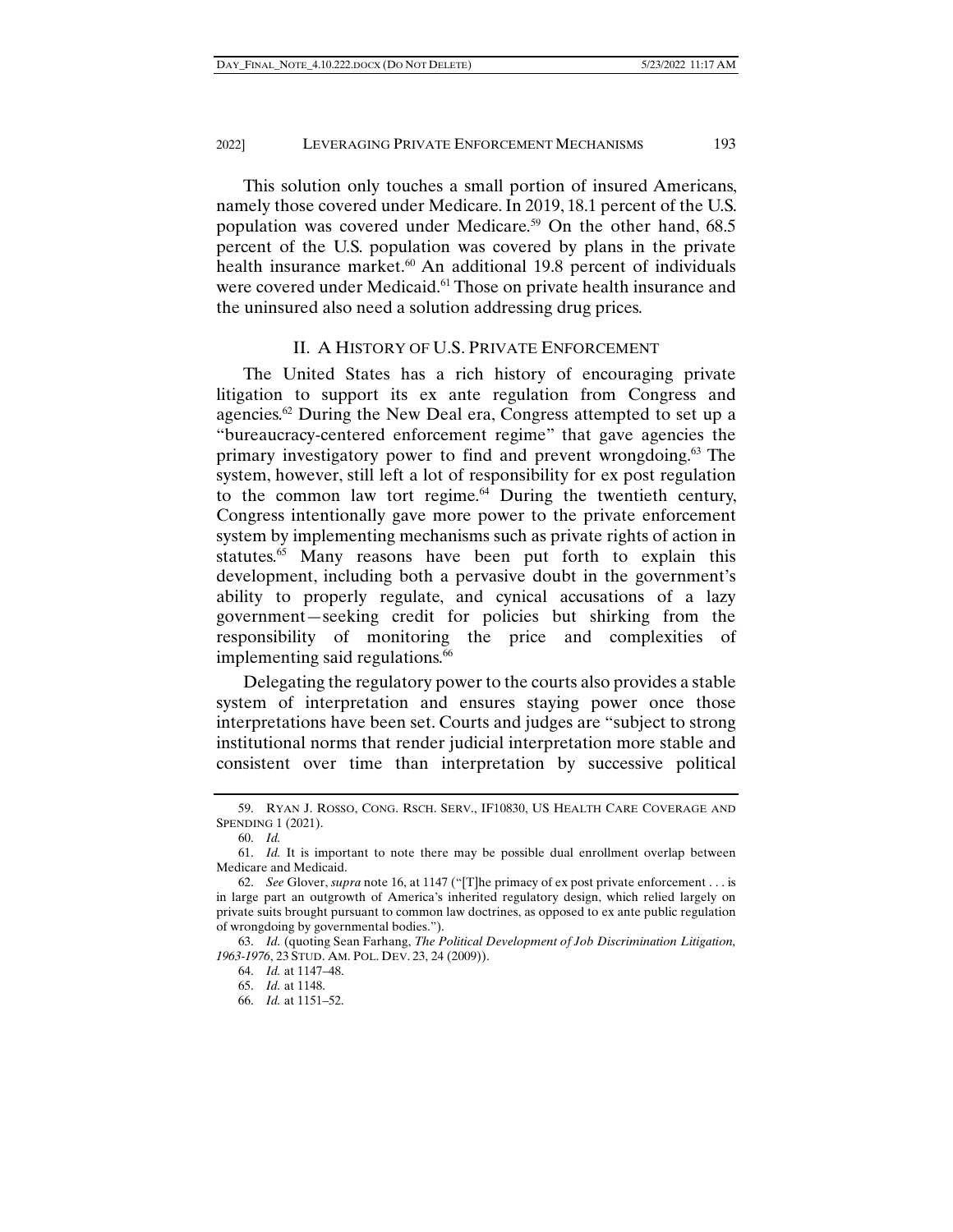administrations."67 By explicitly giving courts the authority to interpret and implement legislation, Congress ensures the regulation will not be swayed or distorted by the next presidential administration. The private enforcement model also provides several advantages over public enforcement, such as ensuring an informational advantage to the party enforcing the right and preventing a geographically distant agency regulating from afar.<sup>68</sup>

The healthcare field is unique in this broader system of private enforcement because Congress has explicitly provided a strict form of ex ante agency regulation through the Federal Food, Drug, and Cosmetic Act, which authorizes the FDA to regulate drugs.<sup>69</sup> The FDA, however, makes clear that the goal of the ex ante regulation is to reduce physical harm to patients by ensuring the safety of the drugs on the marketplace in the United States.<sup>70</sup> The private enforcement mechanisms that surround the healthcare system serve to pick up the slack in economic regulation, including a system to promote generic entry to reduce drug prices and qui tam relators to reduce healthcare fraud for the U.S. government.

#### *A. The Hatch-Waxman Act and Generic Drug Entry*

The Drug Price Competition and Patent Term Restoration Act of 1984, known as the Hatch-Waxman Act, regulates generic drug entry into the marketplace by providing an easier avenue for FDA approval and a private enforcement mechanism to challenge patents held by brand name companies.71 The purpose of the Act is to "make available more low-cost generic drugs by establishing a generic drug approval process for pioneer drugs."72 Before the Hatch-Waxman Act, generic

 <sup>67.</sup> Jonathan T. Molot, *Reexamining Marbury in the Administrative State: A Structural and Institutional Defense of Judicial Power over Statutory Interpretation*, 96 NW. U. L. REV. 1239, 1247 (2002).

 <sup>68.</sup> *See* Glover, *supra* note 16, at 1155–1158 (describing several areas of private enforcement where agencies are not the ideal party to enforce a right).

 <sup>69. 21</sup> U.S.C. §§ 301–399i (2018).

 <sup>70.</sup> *See What We Do*, FDA, https://www.fda.gov/about-fda/what-wedo#:~:text=Freedom%20of%20Information-

<sup>,</sup>FDA%20Mission,and%20products%20that%20emit%20radiation (last visited May 7, 2021) ("The Food and Drug Administration is responsible for protecting the public health by ensuring the safety, efficacy, and security of human and veterinary drugs, biological products, and medical devices").

 <sup>71.</sup> *See* Hatch-Waxman Act, Pub. L. 98-417, 98 Stat. 1585 (1984) (codified as amended at 21 U.S.C. § 355 (2018)) (discussing the approval process for new drugs and providing for a thirty month stay if an action challenging the patent is brought within forty-five days).

 <sup>72.</sup> H.R. Rep. No. 98-857(I), at 14 (1984), *as reprinted in* 1984 U.S.C.C.A.N. 2647.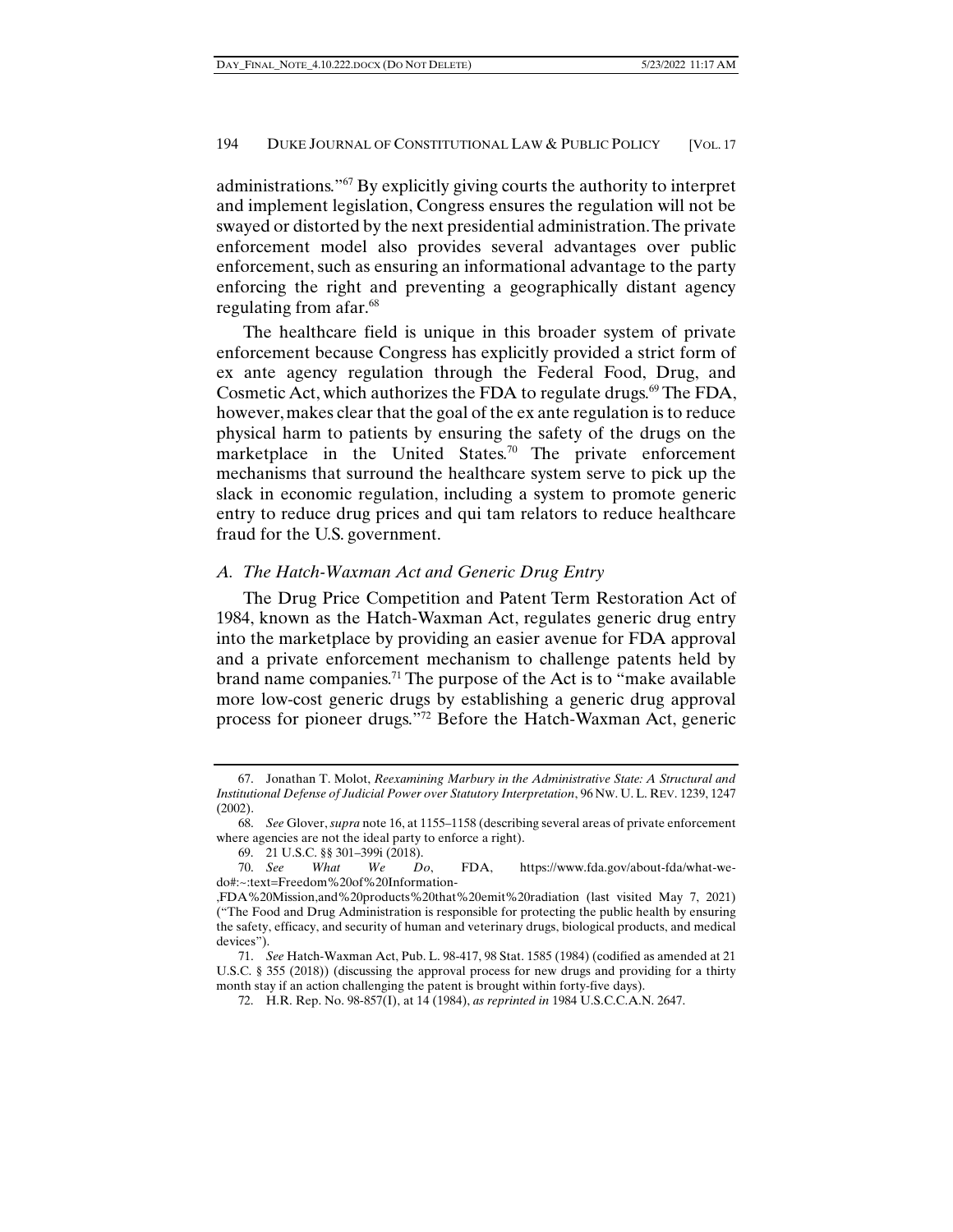drug companies were required to perform independent clinical drug trials to earn FDA approval.<sup>73</sup> Even though it was undeniably for "society's benefit to introduce generic versions of . . . drugs . . . as quickly as possible," there was no easy pathway for generic companies to get approval.74

Under the Hatch-Waxman Act, generic drug manufacturers can file an Abbreviated New Drug Application (ANDA), which relies on the clinical trials conducted and data collected by a brand name drug manufacturer to get FDA approval.<sup>75</sup> A key requirement is that the generic drug manufacturer proves the generic has the same active ingredient as, and is the "bioequivalence" of, the proposed product to a branded drug.76 The new entry mechanisms for generic manufacturers were balanced with greater protection for brand name drug manufacturers in several ways, such as a patent term extension of up to five years,<sup>77</sup> up to five years of data exclusivity,<sup>78</sup> and a thirty-month stay as a result of Paragraph IV litigation.79

The Hatch-Waxman Act also invites litigation through a mechanism in Paragraph IV. Known as "Paragraph IV Certification," a generic firm seeking market entry must confirm there are no patent rights preventing market entry.80 In doing so, the generic company certifies that any existing patents are "invalid or will not be infringed by the manufacture, use, or sale of the new drug for which the application is submitted."81 Once generic companies have made this certification, brand name drug companies will often sue the filer for patent infringement.<sup>82</sup> The first ANDA filer also receives a 180-day

- 75. 21 U.S.C. § 355(j)(1)-(2) (2018).
- 76. *Id.* § 355(j)(2)(A)(iv) (2018).
- 77. 35 U.S.C. § 156(c), (g)(6) (2018).
- 78. 21 U.S.C. § 355 (c)(3)(E)(ii) (2018).
- 79. *Id.* § 355 (c)(3)(C) (2018).
- 80. *Id.* § 355 (j)(2)(A)(vii)(IV) (2018).
- 81. *Id.*

 <sup>73.</sup> Alfred Engelberg, *Unaffordable Prescription Drugs: The Real Legacy of the Hatch-Waxman Act*, STAT (Dec. 16, 2020) https://www.statnews.com/2020/12/16/unaffordableprescription-drugs-real-legacy-hatch-waxman-

act/#:~:text=Before%20Hatch%2DWaxman,branded%20medicines%20enjoyed%20perpetual %20monopolies.

 <sup>74.</sup> Ohly & Patel, *supra* note 21, at 111 (quoting Hasneen Karbalai, *The Hatch-Waxman (Im)Balancing Act*, DIGITAL ACCESS TO SCHOLARSHIP AT HARVARD, https://dash.harvard.edu/handle/1/10015297 (last accessed October 8, 2021)).

 <sup>82.</sup> *See, e.g.*, AstraZeneca Pharms. LP v. Mayne Pharma (USA) Inc., 2005 U.S. Dist. LEXIS 26196, No. 02 Civ. 7936 (WHP), at \*28 (S.D.N.Y. Nov. 2, 2005)), *aff'd in part, rev'd in part sub nom.* Abraxis Bioscience, Inc. v. Mayne Pharma (USA) Inc., 467 F.3d 1370 (Fed. Cir. 2006) (discussing how the patent holder pharmaceutical company brought suit for patent infringement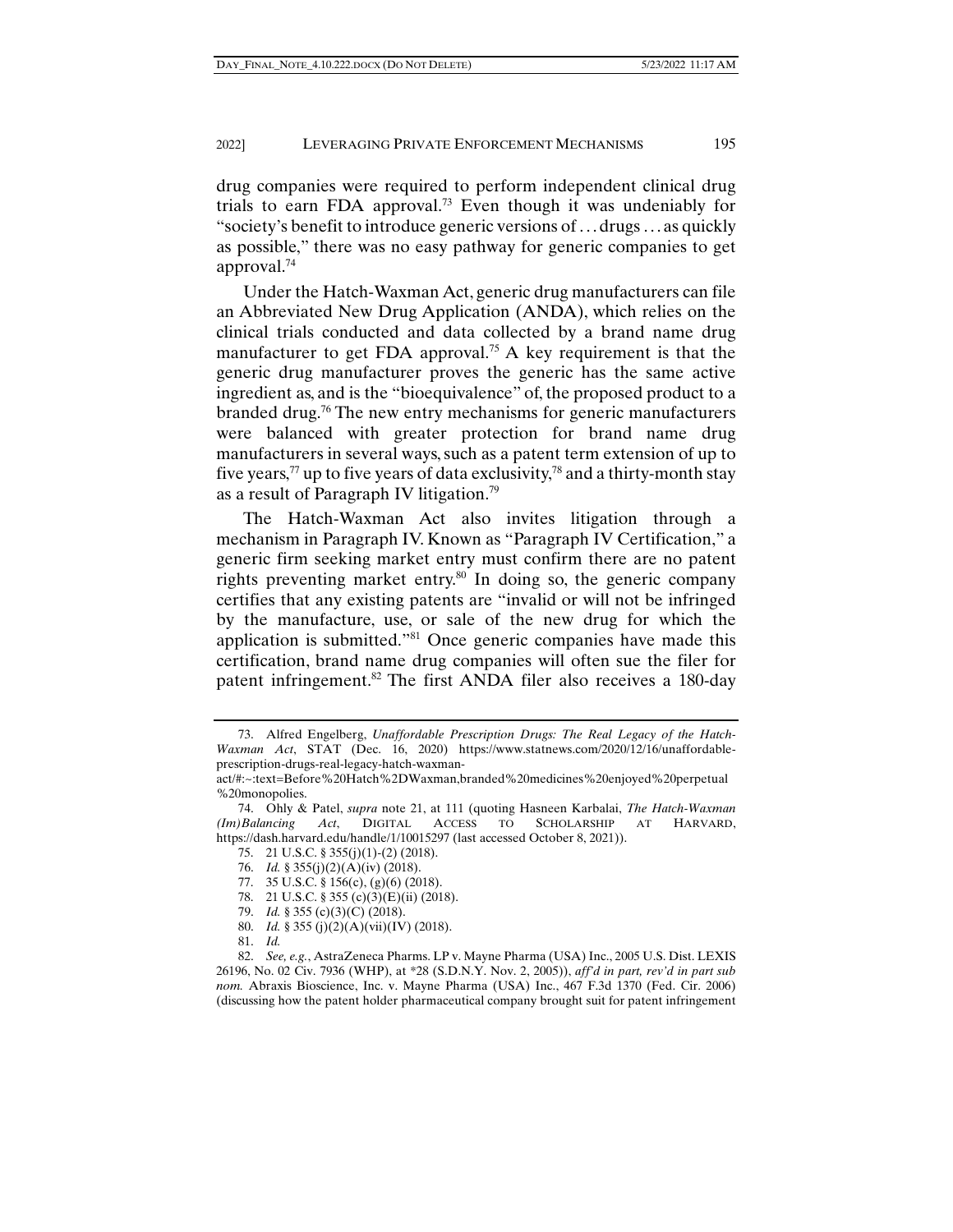exclusivity against other generic drug manufacturers,<sup>83</sup> which encourages and invites this system of private litigation.

Studies have shown that Paragraph IV litigation has proven successful in increasing generic drug market entry and decreasing health spending.<sup>84</sup> Prior to the Act, because of the lengthy and expensive process to get generic drug approval, only 35 percent of drugs with an expired patent had a generic equivalent.<sup>85</sup> In 2020, with the easier approval process and automatic substitution at the pharmacy for generics, generic drugs were 90 percent of all dispensed prescriptions while only accounting for 20 percent of drug spending.<sup>86</sup> Furthermore, generics have generated \$313 billion of drug savings.<sup>87</sup> For consumers, the average copay for a generic drug was \$6.97, and for the brand name drug it was \$56.32.<sup>88</sup>

Private litigation in this sphere has created two related issues that have captured the attention of critics: evergreening and prospecting. The issues are two sides of the same coin—evergreening is a practice that extends market exclusivity, and prospecting is a practice that shortens market exclusivity. Evergreening is the tendency of drug manufacturers to pile weak patents on top of their active ingredient patent in a bid to increase market exclusivity.<sup>89</sup> On the other side, there is the risk of prospecting, where generic brands over-challenge drug patents, artificially shortening the life of the patent.<sup>90</sup> While either side of the coin likes to point fingers at the other, criticizing this push and pull as a fundamental error in the system, the actions taken by both sides to have better market positions is the type of behavior inducement intended by Paragraph IV litigation. The public good is served by incentivizing companies to challenge drugs, and although that may lead to blockbuster drugs fielding more patent challenges,

after the generic company filed an ANDA).

 <sup>83. 21</sup> U.S.C. § 355(j)(5)(B)(iv) (2018).

 <sup>84.</sup> *See* Ohly & Patel, *supra* note 21, at 117 (stating an FTC study found 73% of generic drug manufacturers won patent litigation between 1992 and June 2002).

 <sup>85.</sup> Garth Boehm et al., *Development of the Generic Drug Industry in the US After the Hatch-Waxman Act of 1984*, 3 ACTA PHARMACEUTICA SINICA B 297, 298 (2013).

 <sup>86.</sup> *2020 Generic Drug & Biosimilars Access & Savings in the U.S. Report*, ASSOCIATION FOR ACCESSIBLE MEDICINES 1, 16 (2020), https://accessiblemeds.org/sites/default/files/2020- 09/AAM-2020-Generics-Biosimilars-Access-Savings-Report-US-Web.pdf.

 <sup>87.</sup> *Id.* at 4.

 <sup>88.</sup> *Id.* at 17.

 <sup>89.</sup> Hemphill & Sampat, *supra* note 41, at 330.

 <sup>90.</sup> *See id.* at 333 (describing a study which found that the market life for drugs making more than \$500 million is 12.7 years, whereas those drugs which make less than \$50 million have a market life of 15.1 years).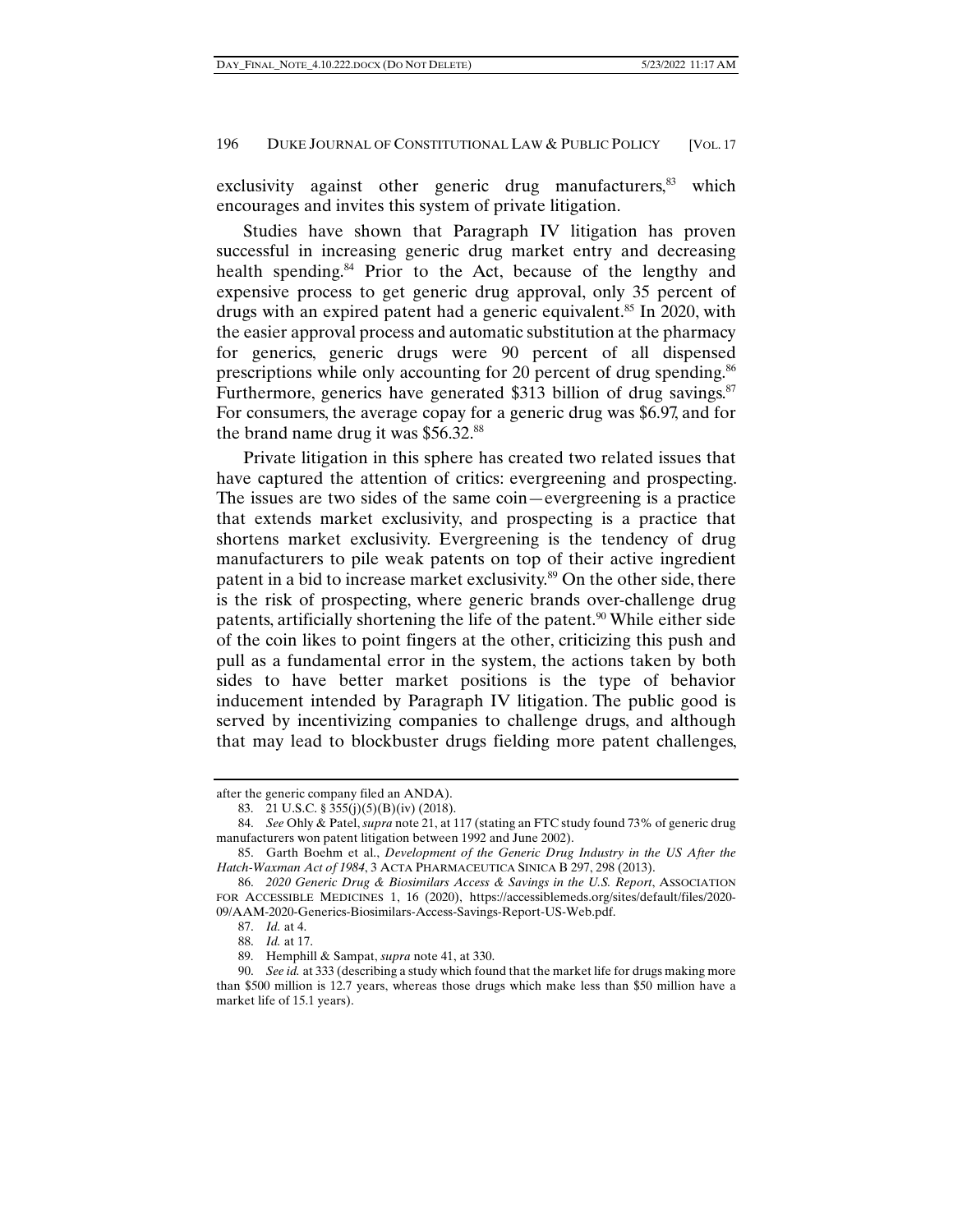those challenges serve to limit the negative effects of evergreening. The system preserves only the strongest patents, which are meant to protect valuable drugs, while the weaker fall in favor of generics. This process will ultimately lower drug prices.

Another currently unraveling issue is the potential antitrust liability created by pay-for-delay settlements.<sup>91</sup> Drug manufacturers are using the creative solution of paying a settlement to generic manufacturers so that they stay out of the market for a period of time.<sup>92</sup> Because monopoly pricing always exceeds duopoly pricing, and the first-filer for ANDA applications has the exclusive right to generic challenges, $93$  the drug manufacturer has an incentive to keep the first-filer out of the field for a price. Pay-for-delay settlements are an example of unintended consequences of private enforcement, where settlements may lead to longer market exclusivities than without private enforcement.<sup>94</sup>

#### *B. Qui Tam Litigation and Healthcare Industry Fraud*

The Civil False Claims Act (FCA) implements a system of qui tam litigation to combat fraud in payment to the government.<sup>95</sup> The Act allows qui tam plaintiffs,96 known as relators, to bring a civil action for any violation of the FCA and receive up to twenty-five percent of the judgment or settlement. $97$  Under the FCA, relators bring civil actions in the name of the government.<sup>98</sup> The statute was drafted to place the government in control of the prosecutions with the assistance of private parties.99 When an action is filed by a relator, the action remains under seal for sixty days while the government decides whether or not to

<sup>91</sup>**.** *See generally* Raymond J. Prince, *Pay-For-Delay: How Brand-Name and Generic Pharmaceutical Drug Companies Collude and Cost Consumers Billions*, 68 S.C.L. REV. 689 (2017) (providing an overview of pay-for-delay settlements in the pharmaceutical industry).

 <sup>92.</sup> *Id.* at 693.

<sup>93. 21</sup> U.S.C. § 355(j)(5)(B)(iv) (2018).

 <sup>94.</sup> *See generally* Prince, *supra* note 91 (providing an overview of pay-for-delay settlements in the pharmaceutical industry).

 <sup>95.</sup> Christina Orsini Broderick, *Qui Tam Provisions and the Public Interest: An Empirical Analysis*, 107 COLUM. L. REV. 949, 952 (2007).

 <sup>96.</sup> Qui tam comes from the Latin term "qui tam pro domino rege quam se ipso in hac parte sequitur," meaning "who as well for the king as for himself sues in this matter." *Qui tam action*, BLACK'S LAW DICTIONARY 1282 (8th ed. 2004).

 <sup>97. 31</sup> U.S.C. § 3730(b) (2018).

 <sup>98.</sup> *Id.* § 3730(b)(1) (2018).

 <sup>99.</sup> Dayna Bowen Matthew, *The Moral Hazard Problem with Privatization of Public Enforcement: The Case of Pharmaceutical Fraud*, 40 U. MICH. J.L. REFORM 281, 285–86 (2007).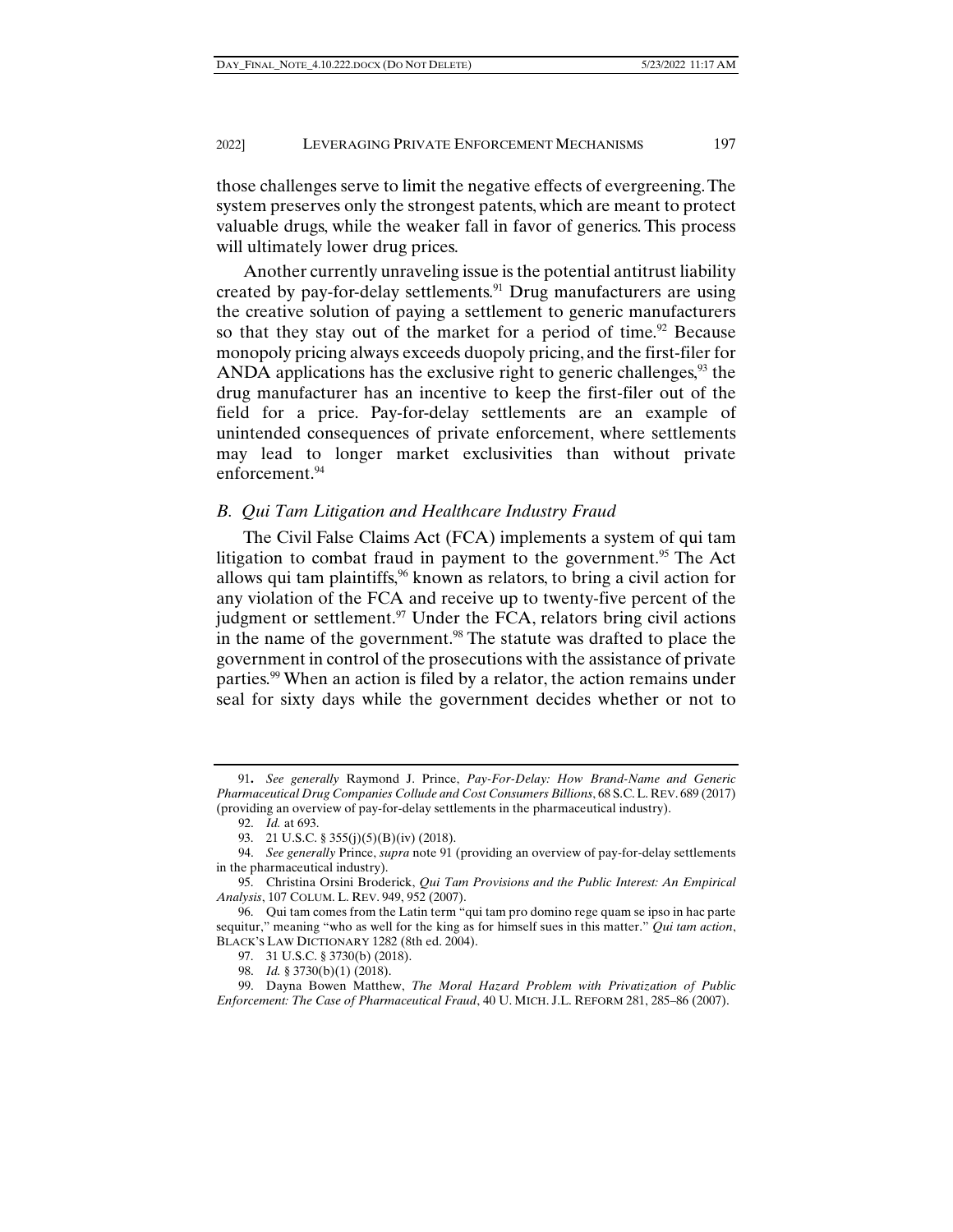intervene.100 After the sixty days, the relator may proceed with the suit, either with the government as prosecutor or with the government actively monitoring the case.101

FCA claims have been on the rise recently, both generally and as to healthcare fraud. Congress amended the FCA in 1986 to incentivize relators to bring claims by making it easier for a relator to recover in an action and making it safer to be a whistleblower as a relator.<sup>102</sup> Furthermore, the Deficit Reductions Act of 2005 specifically requires any entity making payments under State Medicaid plans to provide its employees with information about the FCA.<sup>103</sup> The number of qui tam suits has risen dramatically since the amendment, from 32 suits in 1987, to 533 in 1997,<sup>104</sup> to 672 in 2020.<sup>105</sup>

The majority of recent FCA litigation has targeted the pharmaceutical industry.106 In 2020, of the \$2.2 billion recovered through the FCA, \$1.8 billion involved healthcare industry fraud.107 Overall, \$1.6 billion was recovered specifically through qui tam suits.108 In the healthcare industry, FCA claims help to prevent money from fraudulently flowing to private pharmaceutical companies.109 These claims also effectively lower pharmaceutical drug prices by stopping companies from illegally subsidizing co-pays to support their high drug prices.<sup>110</sup> Furthermore, kickback schemes and fraudulent payments can

 <sup>100.</sup> *Id.* at 286.

 <sup>101.</sup> *Id.* at 286–87.

 <sup>102.</sup> *See* Broderick, *supra* note 95, at 954 (stating that the amendment allowed private parties the right to continue as a party even after government intervention, increased the relator's recovery, and protected relators from retaliatory actions).

 <sup>103.</sup> Deficit Reduction Act of 2005, Pub. L. No. 109-171, 120 Stat. 4 (2006) (codified at 42 U.S.C. § 1396a(68)(A) (2018)). The Act also put into place incentives for states to pass false claims acts similar to the FCA by allowing states 10 percent of any recovery under those laws. 42 U.S.C. § 1396h(a). Currently, 21 states have approved laws under this statute. *See State False Claims Act Reviews*, U.S. DEPARTMENT OF HEALTH AND HUMAN SERVICES OFFICE OF THE INSPECTOR GENERAL, https://oig.hhs.gov/fraud/state-false-claims-act-reviews/ (last visited May 7, 2021) (listing approved state laws).

 <sup>104.</sup> Broderick, *supra* note 95, at 955.

 <sup>105.</sup> Press Release, U.S. Department of Justice Office of Public Affairs, Justice Department Recovers Over \$2.2 Billion from False Claims Act Cases in Fiscal Year 2020 (Jan. 14, 2021), https://www.justice.gov/opa/pr/justice-department-recovers-over-22-billion-false-claims-actcases-fiscal-year-2020.

 <sup>106.</sup> *See id.* (stating that \$1.8 billion of the \$2.2 billion recovered in Fiscal Year 2020 under the FCA involved the healthcare industry).

 <sup>107.</sup> *Id.*

 <sup>108.</sup> *Id.* 

 <sup>109.</sup> *See id.* (describing a settlement with Novartis for \$591 million to resolve claims relating to kickbacks to induce prescriptions for Novartis drugs).

 <sup>110.</sup> *Id.* (detailing two settlements with Novartis and Gilead which paid over \$148 million to resolve claims that they paid co-pays for the companies' own drugs through supposedly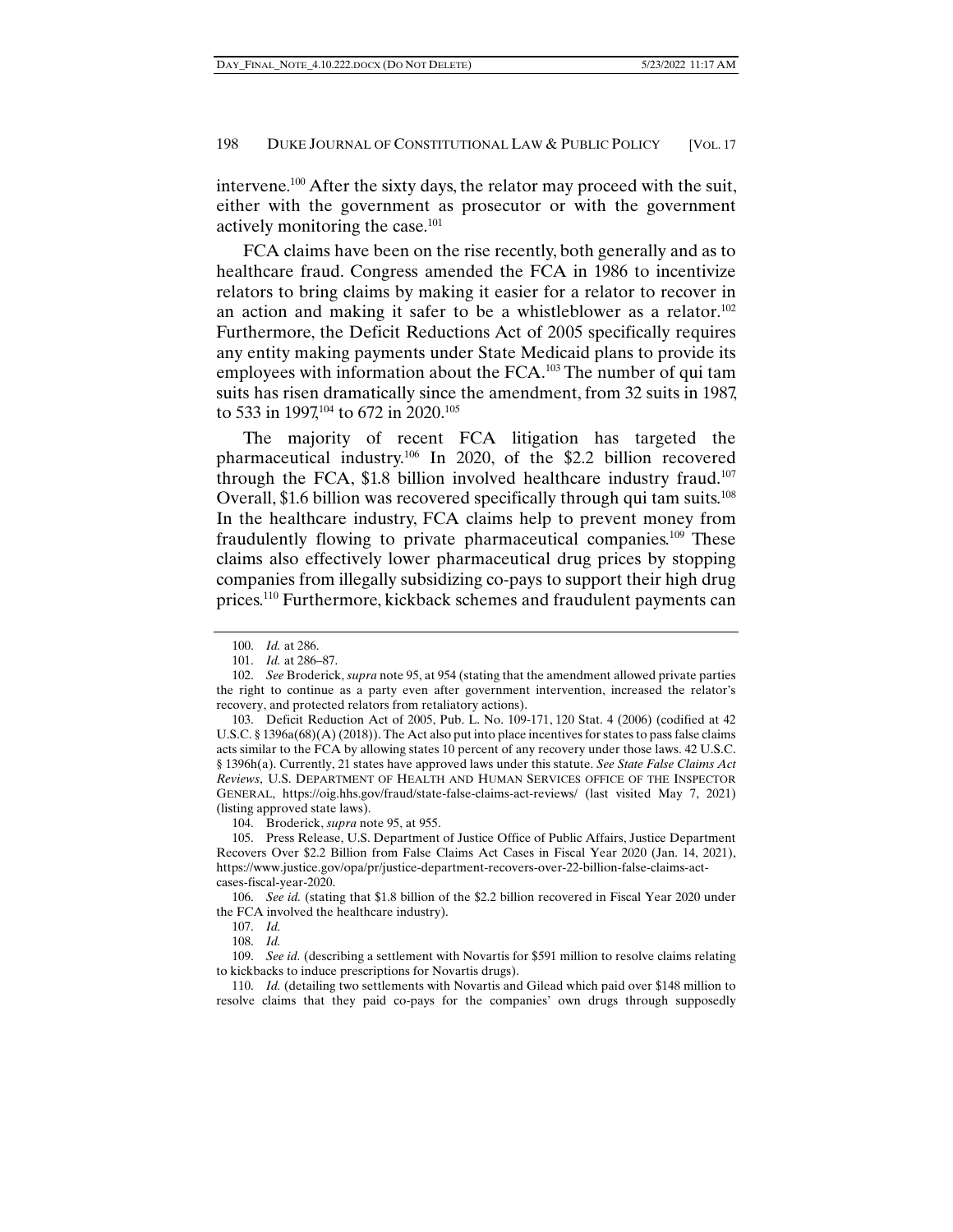lead to potentially poorer health outcomes by interfering with the independent decision-making of healthcare professionals.<sup>111</sup> Overall, qui tam litigation in the pharmaceutical industry serves to regulate ex post by uncovering behavior that, without private relators, might never come to light.

Qui tam litigation is especially important when it regulates industries with asymmetric information between the regulator and the regulated party, such as in Medicare payment fraud.112 The aim of the enforcement mechanism is to find the party with the most accurate information at the lowest possible cost to the public, and hopefully deter fraudulent behavior by increasing the likelihood of punishment.113 In order to operate efficiently and with the lowest cost to the public, the system should be designed to bring forward only the highest quality suits. Yet, in practice that has not happened.<sup>114</sup>

When the government participates in a qui tam action, the parties will likely receive a larger recovery than without government intervention, leading to potential over-utilization of the qui tam system.<sup>115</sup> Despite the high number of frivolous qui tam lawsuits, the government still recovers a significant amount of money, meaning the qui tam provision still holds value as a way to find fraudulent activity.<sup>116</sup> The number of government-initiated actions, however, has decreased at the same rate qui tam suits have increased—suggesting a loss to the public in the cost of having to investigate qui tam suits as private parties when the government may have the capability of investigating these actions on its own.117

Qui tam litigation also creates the issue of moral hazard by allowing the government to benefit from private enforcement while letting private relators shoulder the risk. The availability of private enforcers

independent foundations).

 <sup>111.</sup> *Id.* (describing schemes which induced the purchase of good and services).

 <sup>112.</sup> Anthony Casey & Anthony Niblett, *Noise Reduction: The Screening Value of Qui Tam*, 91 WASH. U. L. REV. 1169, 1178 (2014).

 <sup>113.</sup> *Id.*

 <sup>114.</sup> *See id.* at 1186 (stating that "increasing the rewards for informing or decreasing the private cost of informing . . . dilutes the quality of the information brought forward").

 <sup>115.</sup> *See* Matthew, *supra* note 99, at 293 (finding that several FCA cases recently prosecuted cost taxpayers hundreds of millions of dollars, but were only questionably supported by the facts of the case).

 <sup>116.</sup> *See* Broderick, *supra* note 95, at 955 (finding the government had recovered \$8.4 billion from qui tam lawsuits over a period of less than twenty years).

 <sup>117.</sup> *Id.* at 979.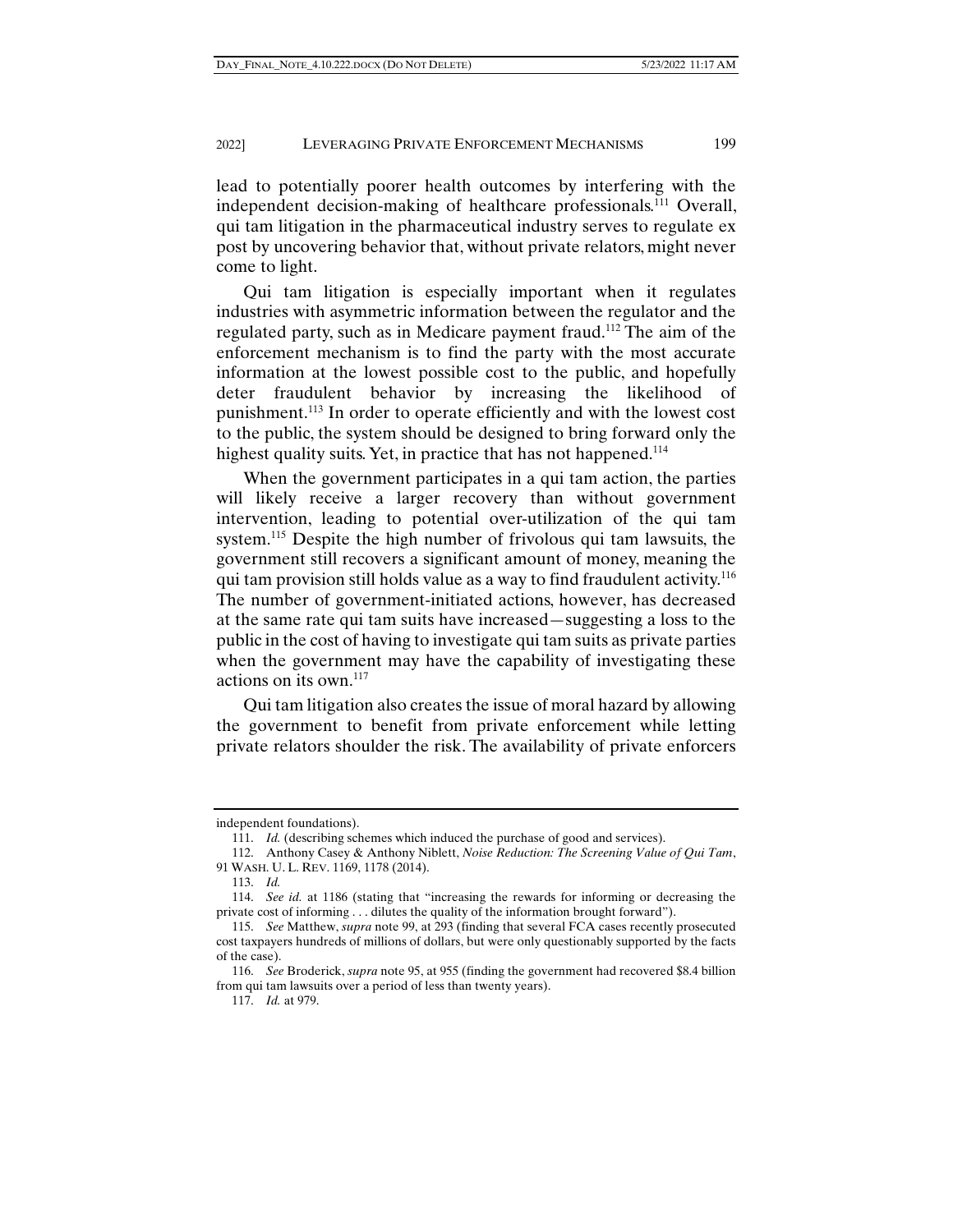raises a significant risk of over-enforcement of the statute.<sup>118</sup> Instead of pursuing only the best and most reliable cases of fraud, the government passively awaits case outcomes while private litigants bear the costs of litigation.<sup>119</sup> This leads to an increased number of lower quality lawsuits, creating a schism between the original intent of the FCA and the operation of the statute in reality.120 Therefore, although qui tam suits may correct information imbalances when uncovering fraudulent practices—especially in the healthcare industry—the field also suffers from over-litigation and frivolous suits.

#### *C. Private Antitrust and Potential Pharmaceutical Litigation*

Federal antitrust law prohibits anticompetitive behavior under the Sherman Act, $^{121}$  inviting both private and public enforcement in court. The Sherman Act Section 1 prohibits price fixing and collective anticompetitive behavior.122 The Sherman Act Section 2 prohibits monopolies and conspiracies to monopolize, as well as mergers that have the risk of creating a monopoly.<sup>123</sup> Enforcement power for these sections lies with the United States government, $124$  state attorneys general,<sup>125</sup> and private parties who have been "injured in their business" by behavior forbidden in the Sherman Act,<sup>126</sup> affectionately known as "private attorneys general."<sup>127</sup> Relatedly, the Federal Trade Commission (FTC) can also enforce antitrust behavior under the Federal Trade Commission Act, which prohibits similar antitrust behavior as the Sherman Act.<sup>128</sup>

The Sherman Act incentivizes private enforcement by authorizing treble damages for private lawsuits.129 Legislative history suggests the

 <sup>118.</sup> Matthew, *supra* note 99, at 282.

 <sup>119.</sup> *Id.* at 297-98.

 <sup>120.</sup> *Id.* 

 <sup>121. 15</sup> U.S.C. § 1 (2018).

 <sup>122.</sup> *See id.* ("Every contract, combination in the form of trust or otherwise, or conspiracy, in restraint of trade or commerce among the several States, or with foreign nations, is hereby declared to be illegal.").

 <sup>123. 15</sup> U.S.C. § 2 (2018).

 <sup>124.</sup> *Id.* § 15f.

 <sup>125.</sup> *Id.* § 15c.

 <sup>126.</sup> *Id.* § 15.

 <sup>127.</sup> Hawaii v. Standard Oil Co., 405 U.S. 251, 262 (1972).

 <sup>128.</sup> *See* 15 U.S.C. § 45 ("Unfair methods of competition in or affecting commerce, and unfair or deceptive acts or practices in or affecting commerce, are hereby declared unlawful"); *see also* Neil W. Averitt, *The Meaning of "Unfair Methods of Competition" in Section 5 of the Federal Trade Commission Act*, 21 B.C. L. REV. 227 (1980).

 <sup>129.</sup> *See* 15 U.S.C. § 15(a) (2018) (authorizing treble damages).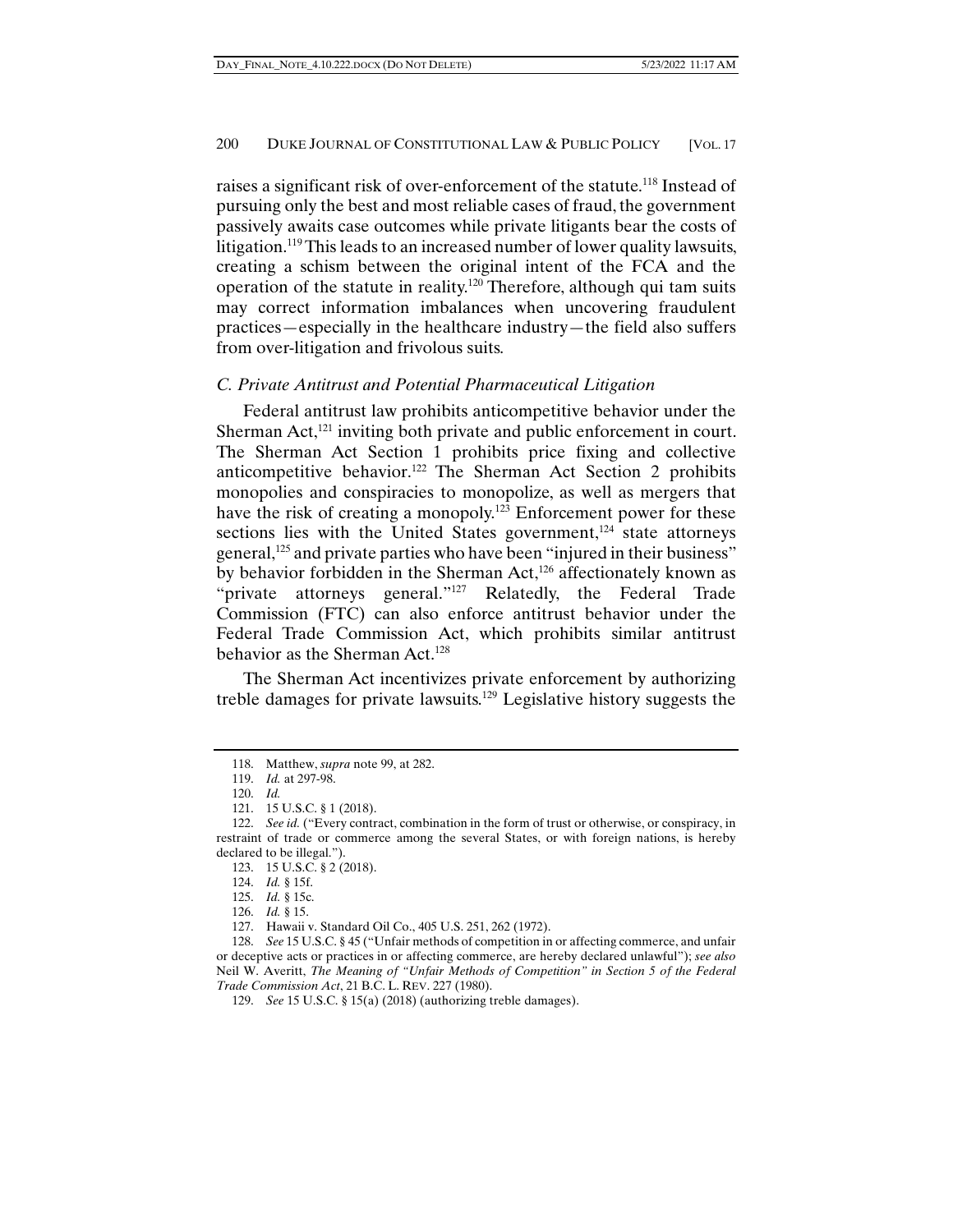Act was meant to compensate injured victims and prevent money from flowing to firms with market power.<sup>130</sup> In that way, treble damages are meant as both an incentive for private parties and punitive damages for trusts as a way to deter future anticompetitive behavior.131 Whatever the motivation for treble damages, private enforcement is more successful in deterring anticompetitive behavior than the suits brought by the government. $132$ 

Antitrust enforcement specifically plays a critical role in regulating pharmaceutical firms' behavior in the healthcare industry.133 Two potential avenues for future litigation regulating antitrust and pharmaceutical companies are "product hopping"134 and pay-for-delay settlements.<sup>135</sup> Both have potential to increase drug prices and delay generic entry and competition in the pharmaceutical industry. Therefore, these practices are a future target for increased regulation aimed at creating a more efficient healthcare industry.

Although it is unclear whether product hopping is a future avenue for antitrust litigation, one exemplar case in the field precipitated by private parties is *Mylan Pharmaceuticals Inc. v. Warner Chilcott Public Limited Co*. 136 There, Mylan Pharmaceuticals sued Warner Chilcott and Mayne Pharma under Section 2 of the Sherman Act for unlawful monopoly activity related to Warner Chilcott's actions with its drug, Doryx.137 Warner Chilcott took a series of steps, known as "product hopping," to prevent generic drug substitution for Doryx by switching

 <sup>130.</sup> Robert H. Lande, *The Rise and (Coming) Fall of Efficiency as the Ruler of Antitrust*, 33 ANTITRUST BULL. 429, 449 (1988) (noting that many statements were made by legislators which positioned the Act as a way to stop the "robbery" of overcharges by antitrust firms, stating trusts "extorted wealth" and have "stolen untold millions from the people").

 <sup>131.</sup> *See* Robert H. Lande & Joshua P. Davis, *Benefits from Private Antitrust Enforcement: An Analysis of Forty Cases*, 42 U.S.F. L. Rev. 879, 883 (2008) (stating private enforcement treble damages serve as a deterrent, but also may reflect "unawarded prejudgment interest, . . . difficultto-quantify unawarded damages items such as the allocative inefficiency effects of market power and the value of plaintiffs' time expended pursuing litigation").

 <sup>132.</sup> *See id*. at 905 (finding the forty private antitrust cases studied deterred anticompetitive behavior more than any criminal fines or sentences imposed by the DOJ).

 <sup>133.</sup> For an overview of the areas of antitrust enforcement related to pharmaceuticals, see Michael A. Carrier, *Antitrust in the Pharmaceutical Sector: An Overview of US Case Law*, CASE LAWS E-BULLETIN, Oct. 8, 2018, https://scholar.harvard.edu/files/sinha/files/ssrn-id3269506.pdf (last visited May 7, 2021).

 <sup>134.</sup> *See generally* Jessie Cheng, *An Antitrust Analysis of Product Hopping in the Pharmaceutical Industry*, 108 COLUM. L. REV. 1471 (2008) (describing the practice of product hopping in the pharmaceutical industry).

 <sup>135.</sup> *See generally* Prince, *supra* note 91 (providing an overview of pay-for-delay settlements in the pharmaceutical industry).

 <sup>136. 838</sup> F.3d 421 (3d Cir. 2016).

 <sup>137.</sup> *Id.* at 426.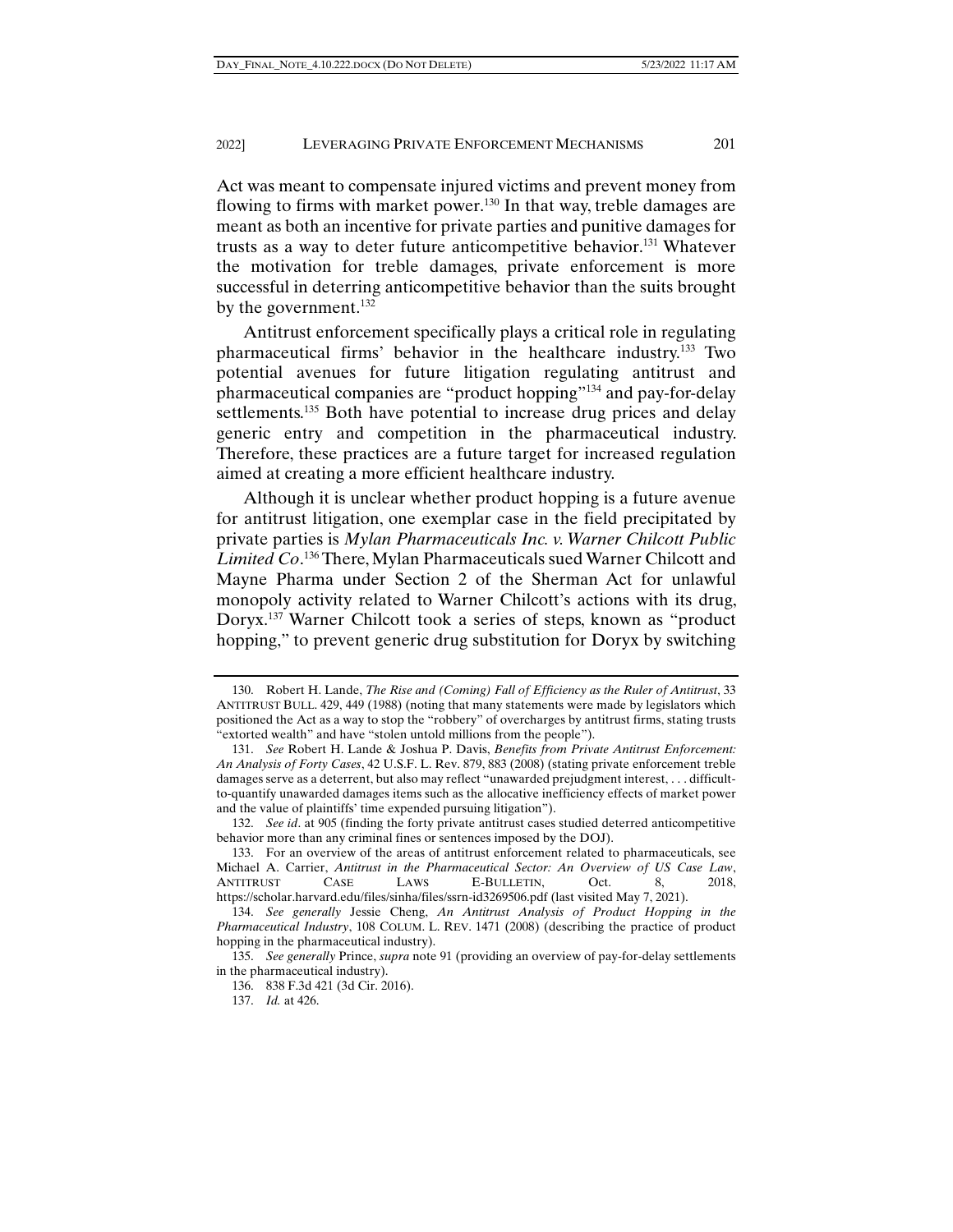the drug from a capsule version to a tablet version.138 In doing so, Warner Chilcott blocked its potential generic competitors from being able to automatically substitute their already approved capsule drugs with the new Doryx tablet formulation.<sup>139</sup> The FTC filed an amicus brief for the case in both the U.S. District Court for the Eastern District of Pennsylvania and the Third Circuit Court of Appeals urging the court to recognize antitrust liability for product hopping because of harm to generic competition.<sup>140</sup>

The Third Circuit was unconvinced by the arguments for anticompetitive behavior, holding the generic company still had other available actions in the market they could have taken, such as developing a tablet version before Doryx took the tablet off the market.<sup>141</sup> Furthermore, the court found that Warner Chilcott had reasons other than pure anticompetitive behavior for the product changes, including harmonization with European drug dosages.<sup>142</sup> Though, here, the private enforcement failed to successfully enforce antitrust laws for product hopping, the mechanism of private enforcement can still lead to effective and targeted regulation for pharmaceutical companies.

# III. THE BAYH-DOLE ACT

Congress passed the Bayh-Dole Act in 1980 under Pub. L. 96-517, Amendments to the Patent and Trademark Act to encourage technological innovation.143 The Act allows a contractor to obtain a patent developed with federal government support, which was intended to incentivize private actors to commercialize federal  $R&D$ <sup>144</sup> By providing patent protection to private parties that develop and commercialize products funded by federal money, the Bayh-Dole Act both encourages innovations and promotes the public good by

 <sup>138.</sup> *Id.* at 429.

 <sup>139.</sup> *Id.*

 <sup>140.</sup> *See generally* Brief for Amicus Curiae Federal Trade Commission Supporting Plaintiff-Appellant, Mylan Pharms. Inc. v. Warner Chilcott Pub. Ltd. Co*.*, 838 F.3d 421 (E.D. Pa. 2015) (No. 15-2236) (urging the court to recognize product hopping in the pharmaceutical industry as a source for antitrust liability).

 <sup>141.</sup> *Mylan Pharmaceuticals, Inc.*, 838 F.3d at 438.

 <sup>142.</sup> *Id.* at 439.

 <sup>143. 35</sup> U.S.C. § 200 (2018) ("It is the policy and objective of the Congress to use the patent system to promote the utilization of inventions arising from federally supported research or development [and] to encourage maximum participation of small business firms in federally supported research and development efforts.").

 <sup>144.</sup> Abigail Amato Rives, *Reorienting Bayh-Dole's March-In: Looking to Purpose and Objectives in the Public's Interest*, 5 AM. U. INTELL. PROP. BRIEF 77, 85 (2013).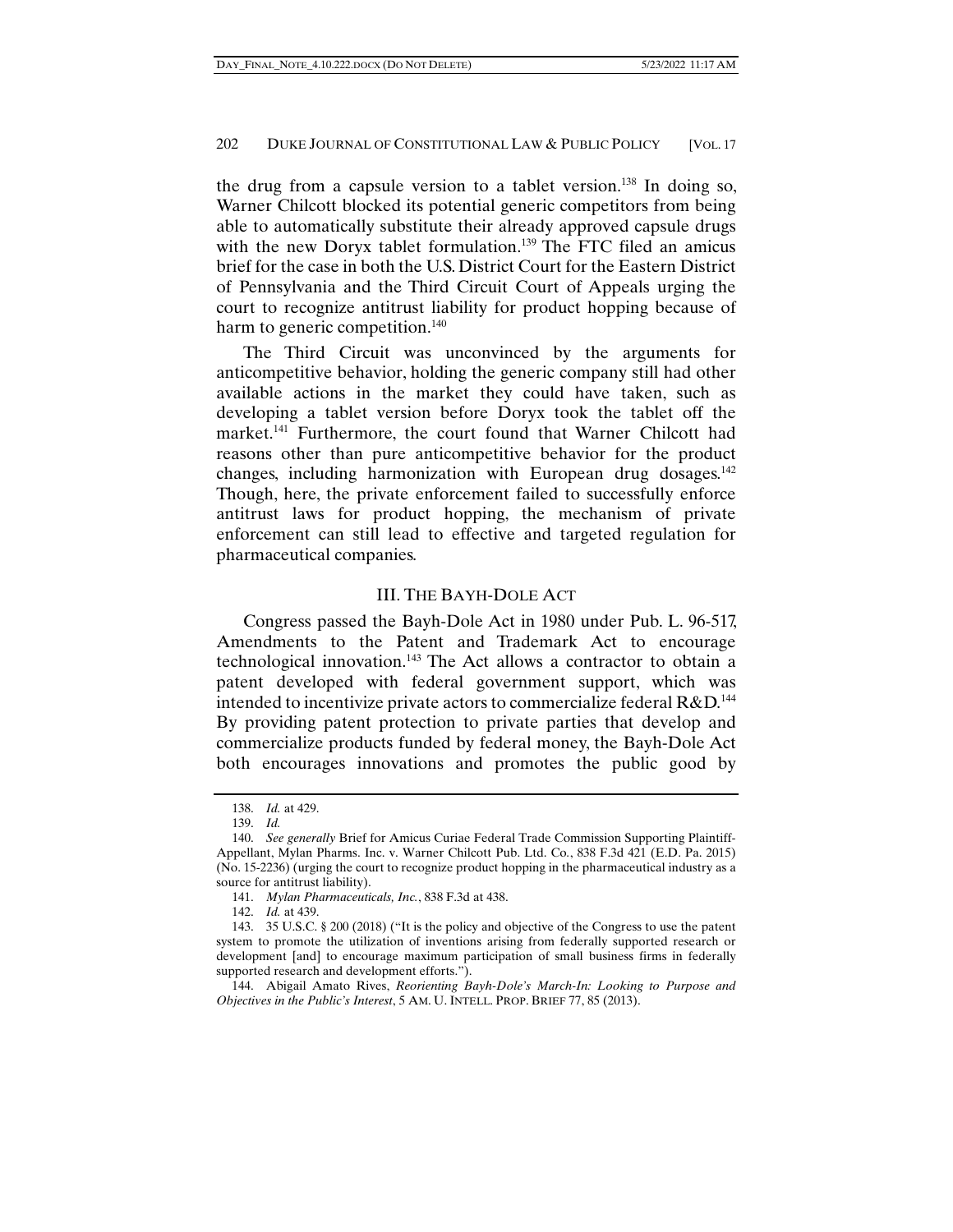increasing access to new inventions.<sup>145</sup> In return, the government retains a "nonexclusive, nontransferable, irrevocable, paid-up license" for the government's own benefits,146 as well as "march-in rights" for federal agencies.147 The march-in rights allow the government under certain circumstances to force the private parties that own the patents granted under the Act to grant a "nonexclusive, partially exclusive, or exclusive license" to a "responsible applicant or applicants."<sup>148</sup>

These march-in rights have never been exercised, despite six petitions that have been submitted to the National Institutes of Health (NIH).149 The differing opinions regarding the potential effect of exercising march-in rights on the patent system has proven to be an issue. Some believe march-in rights have the potential to stifle innovation by discouraging investment in government-funded  $R&D$ <sup>150</sup> Others, however, believe the government should be able to protect taxpayers from excessive pricing on products that have been developed using public funding. $151$ 

The uncertainty of the statutory language and the pertinent regulations for march-in rights is another issue. The Secretary of Commerce delegated the authority to promulgate implementing regulations of the Bayh-Dole Act to the Director of National Institute of Standards and Technology (NIST), a primarily nonregulatory body.152 The regulations that control the exercise of march-in rights only require a fact-finding process and consideration of the policy and objective of the Bayh-Dole Act.153 The policy and objective of the Act are written with broad strokes, but the most relevant section is likely the phrase "protect the public against nonuse or unreasonable use of inventions."154 Without clear regulations, however, businesses that

 <sup>145.</sup> *See* Stephen Ezell, *The Bayh-Dole Act's Vital Importance to the U.S. Life-Sciences Innovation System*, ITIF: INFORMATION TECHNOLOGY AND INNOVATION FOUNDATION (Mar. 4, 2019) https://itif.org/publications/2019/03/04/bayh-dole-acts-vital-importance-us-life-sciencesinnovation-system (explaining the significant role the Bayh-Dole Act plays in encouraging commercialization and utilization of inventions).

 <sup>146. 35</sup> U.S.C. § 202(c)(4) (2018).

 <sup>147.</sup> *Id.* § 203(a).

 <sup>148.</sup> *Id.*

 <sup>149.</sup> JOHN R. THOMAS, CONG. RSCH. SERV., R44597, MARCH-IN RIGHTS UNDER THE BAYH-DOLE ACT 8 (2016).

 <sup>150.</sup> *Id.* at 13.

 <sup>151.</sup> *Id.*

 <sup>152.</sup> Rights to Federally Funded Inventions and Licensing of Government Owned Inventions, 86 Fed. Reg. 35 (proposed Dec. 31, 2020) (to be codified at 37 C.F.R. pt. 401 and 404). 153. 37 C.F.R. § 401.6(g).

 <sup>154. 35</sup> U.S.C. § 200 (2018).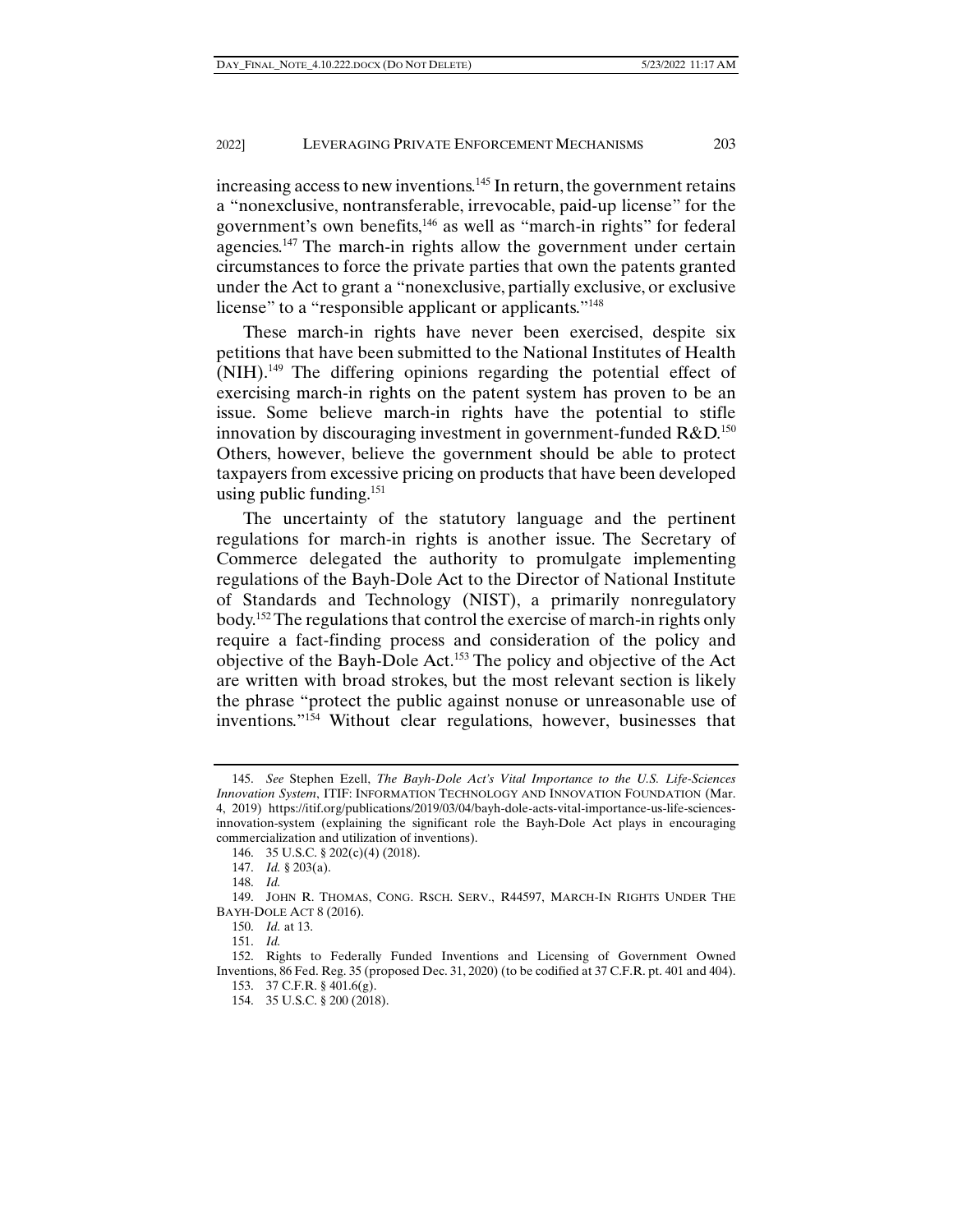acquire patents eligible for march-in rights have expressed their worries and reticence over the potential use of march-in rights in the future.<sup>155</sup>

Finally, courts have refused to read a private right of action into the Bayh-Dole Act,<sup>156</sup> precluding any possible private enforcement mechanisms for the Act. Because there is no explicit private right of action, courts turned to legislative history—determining that the Act primarily regulates the relationship between the government and researchers and not private parties.157 Therefore, in the future, private parties will be unable to use the Bayh-Dole Act in other private litigation unless the statute is amended.

# IV. AMENDING THE BAYH-DOLE ACT FOR PRIVATE ENFORCEMENT

Congress should amend the Act to include an invitation for private parties to enter the market and sue drug companies with unconscionable pricing, in return receiving a license to manufacture that drug at lower costs (the "Amendment"). This policy change would lead to lower drug prices and solve the issues with march-in rights inherent in the Bayh-Dole Act. By leaving the enforcement of the march-in rights to the courts, Congress can avoid the need to regulate each drug on the market and ensure stable interpretation of the Act down the line. In the future, a manufacturer that enters the market with a new brand name drug will have clear, enforceable precedent to create a price ceiling to influence their pricing decisions. Although the Act would invite increased litigation for drug manufacturers, potentially leading to over-utilization of the courts, the number of suits can be controlled through a first actor provision in the Amendment and the inherent power of the court to punish private parties who pursue frivolous suits.

First, Congress should amend the march-in rights provision of the

 <sup>155.</sup> *See* NAT'L INST. OF STANDARDS AND TECH., U.S. DEP'T OF COM., SPECIAL PUB. NO. 1234, RETURN ON INVESTMENT INITIATIVE TO ADVANCE THE PRESIDENT'S MANAGEMENT AGENDA: FINAL GREEN PAPER 32 (2019), https://nvlpubs.nist.gov/nistpubs/SpecialPublications/NIST.SP.1234.pdf (finding stakeholders believe the existing regulation is unclear regarding the federal government's march-in rights, leading to market uncertainty).

 <sup>156.</sup> Madey v. Duke Univ*.*, 413 F.Supp. 2d 601, 613 (M.D.N.C. 2006) ("[T]he Bayh-Dole Act is designed to regulate the relationship between the Government and its funding recipients, but it would not be available to a private third party as the basis for a private right of action or private defense.").

 <sup>157.</sup> *Id.*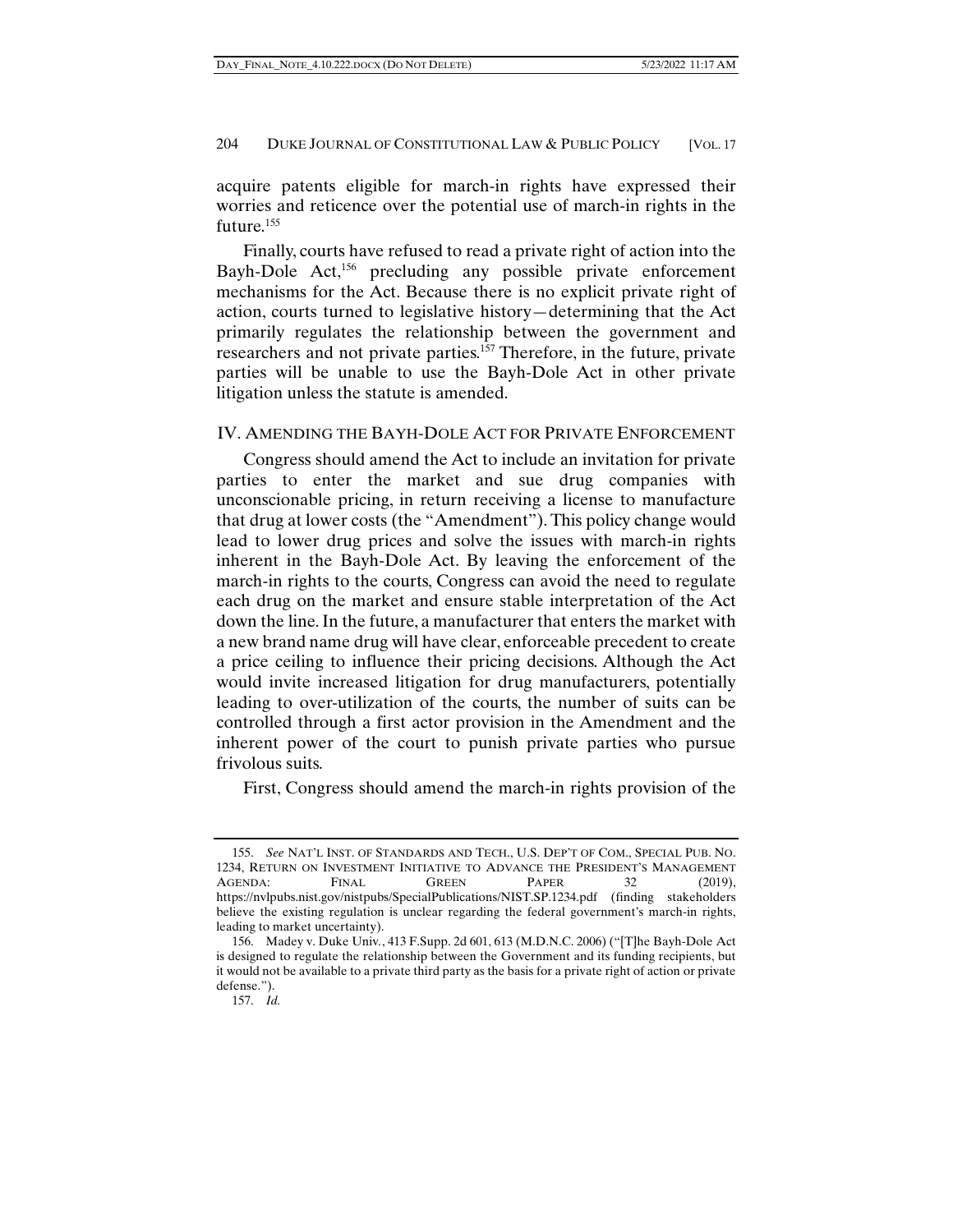Bayh-Dole Act to include more specific definitions and situations where those rights should be exercised in private litigation, as well as restrict the use of the march-in rights only to those drug companies with unconscionable pricing. Congress should define what factors the court should consider for a reasonableness analysis when determining whether a specific drug company's prices are unconscionable. When setting out these factors, Congress should use a variety of mechanisms to center drug pricing analysis around value to human life, and especially for the march-in rights, the amount of public funding each drug received during R&D.

One potential reasonableness measure would be to use the European drug pricing control of assessing the added value of a new drug compared with what is on the market to set a maximum price for the new drug.158 A way to visualize this is through the Quality Added Life Years (QALY) measure. By equating the additional QALYs each drug creates above the previously available treatment, Congress can create a guidepost for the courts to visualize how expensive a drug should be relative to its benefit to consumers. A related consideration would be the drug's importance in treatment regimes or supply chains. For example, insulin must be affordable not only because it saves lives, but because its users need multiple doses per day.

One important limiting factor to the Amendment's finding of unconscionable drug pricing would be the inclusion of a statutory factor that requires the court to weigh the amount of public funding that was received for the creation of the patent. The Bayh-Dole Act arguably over-captures those patents that are eligible for march-in rights by declaring any patent that received any amount of public funding may potentially be invaded.<sup>159</sup> The purpose behind the Amendment, however, is to recoup the investment the public has made in these drug patents through taxpayer money*—not* to unduly punish companies for competitive behavior. Therefore, the Amendment would require a court's reasonableness analysis to account for the amount of public funding received for a specific patent. A drug manufacturer that received nominal public funding during a drug's development would

 <sup>158.</sup> Marc A. Rodwin, *What Can the United States Learn from Pharmaceutical Spending Controls in France?*, THE COMMONWEALTH FUND (Nov. 11, 2019), https://www.commonwealthfund.org/publications/issue-briefs/2019/nov/what-can-united-stateslearn-drug-spending-controls-france.

 <sup>159.</sup> *See* 35 U.S.C. § 203 (defining the rights under the Bayh-Dole Act which allows nonprofit organizations or small businesses to keep title to inventions when under a federal funding agreement).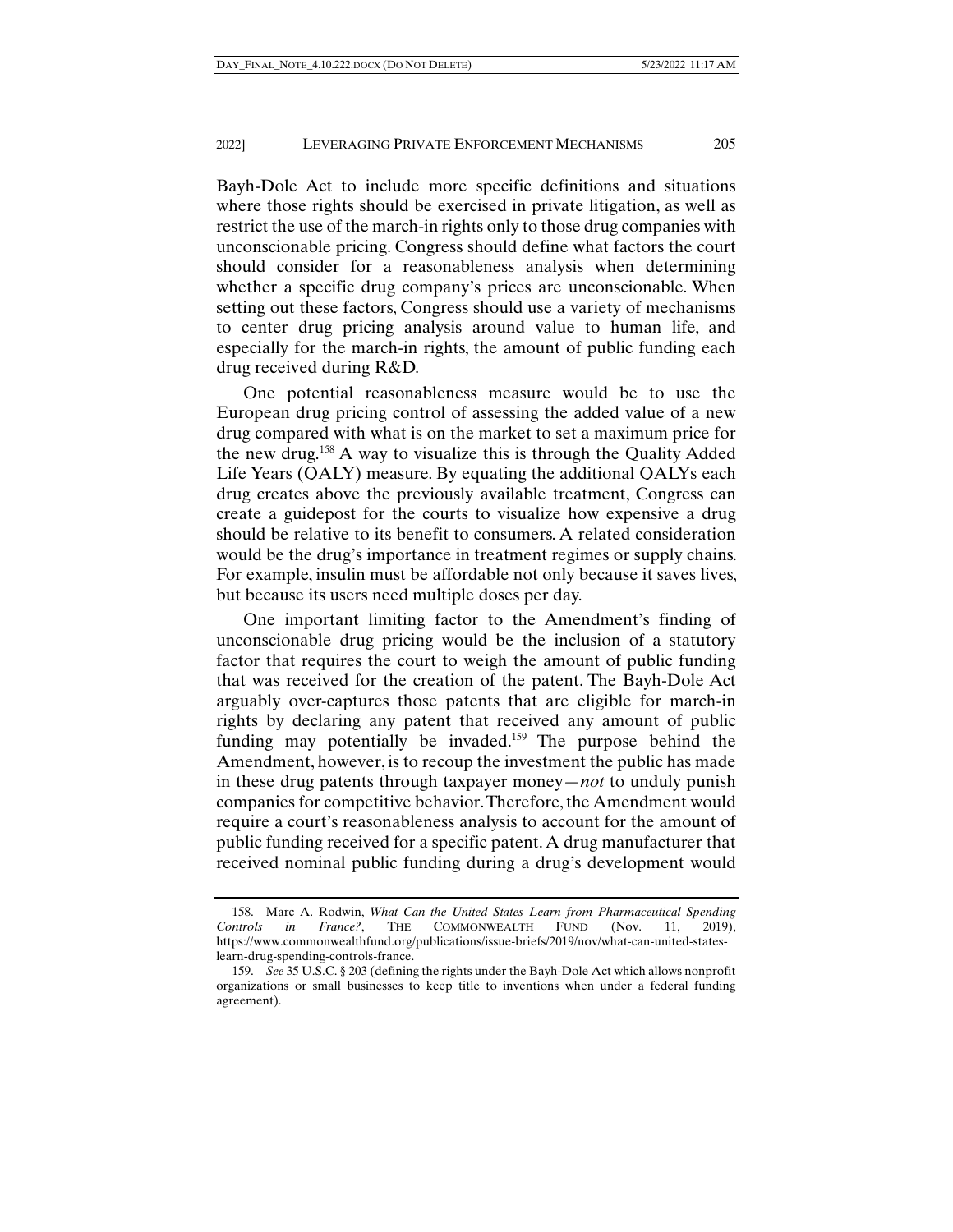have a stronger case to keep their drug prices high.

Notably, the Amendment would not regulate the field of all drugs, but instead only target those drugs where the public has already contributed to the drug's R&D and so should benefit from its use on the market. By tying reasonableness of pricing to the amount of federal R&D money received, it would not encourage the government to become a regulator in the free marketplace of pharmaceutical goods. Rather, the Amendment would encourage private competitors to act on behalf of the government to recoup sunk costs for research, without double paying for both research and receipt of the final product.

The Amendment to the Act would also include a qui tam provision similar to the FCA's to invite private parties—more specifically qualified competitor pharmaceutical companies with the manufacturing capabilities to take on the march-in license—to sue on behalf of the government. Unlike the FCA, which gives private parties a fixed amount of the recovery in a qui tam suit, $160$  the litigant pharmaceutical company here would only be rewarded a license for the overpriced drug for a limited period of time,<sup>161</sup> with renewal dependent on the original pharmaceutical company's revised pricing after the duopoly period. The Amendment would also include a first actor provision similar to the Hatch-Waxman Act, under which only the first qualified pharmaceutical competitor could sue within a set period, limiting the potential amount of litigation in the future.

The Amendment would also implement the solutions found to fix the moral hazard issue in qui tam litigation by requiring the government to approve any litigation, and further, to pre-screen relators to ensure they have the manufacturing capabilities necessary to properly compete in the field with the primary manufacturer. By requiring this approval from the government, the Amendment would ensure there will not be frivolous and time-wasting litigation. Therefore, although a company's drug pricing may be unconscionably high, the Amendment would be designed to only challenge those drugs that have a competitive manufacturer, thus decreasing the number of drugs that can be challenged at one time while limiting the number of frivolous and harassing lawsuits that could potentially be invited.

 <sup>160. 31</sup> U.S.C. § 3730(b) (2018).

 <sup>161.</sup> It is beyond the scope of this Note to determine the ideal period of time for the temporary license, however, the period of time should be enough to motivate the pharmaceutical companies to litigate for the right to manufacture the drug.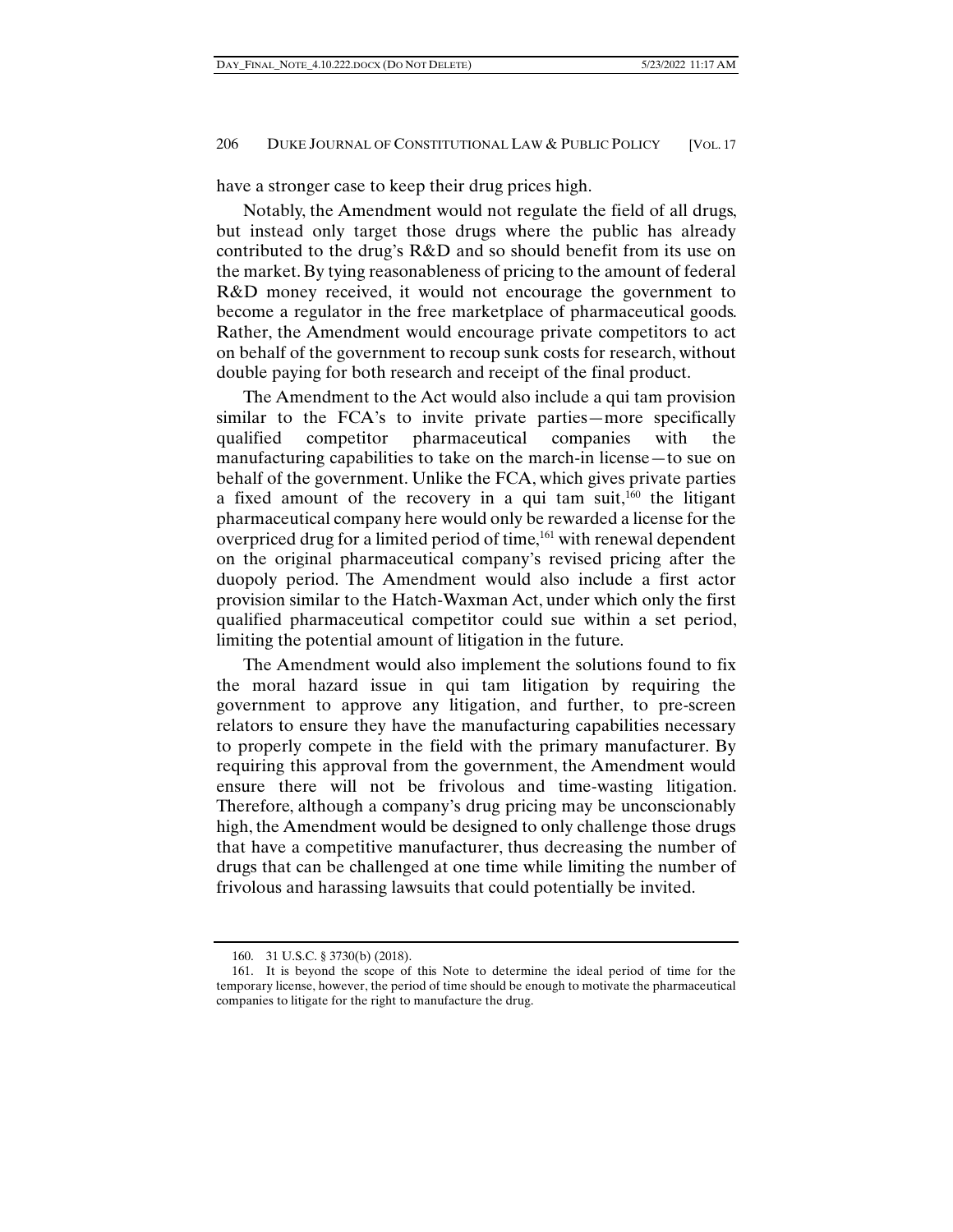By empowering qui tam relators, the Amendment would ensure the parties with the informational advantage, in this case a competitor in the direct economic market, can participate in the litigation. Courts generally do not have the institutional competence to make decisions regarding complex pricing schemes such as drug pricing, lacking the career economists who are often at the whim of Congress. Yet, through qui tam litigation which would require a competitor in the field as the relator, the Amendment ensures the parties in court will bring their best arguments relating to the factors in the Amendment. Therefore, the parties themselves will be incentivized to bring economists or health experts before the court to convince the court of the reasonableness, or unreasonableness, of the drug pricing—thus curing some of the institutional limits of the court.

Another added benefit of the Amendment is that it would serve as a potential case study to fix the uneven bargaining power in the healthcare industry. Only actors with high bargaining power in an economy can influence prices, meaning average U.S. citizens have no bargaining power to influence drug prices. Theoretically, Medicare is the health body with the most bargaining power in the United States due to the sheer volume of payments related to Medicare patients.<sup>162</sup> Although the government may soon give Medicare the ability to negotiate directly for drug prices, the negotiation process would only protect those patients covered by Medicare.<sup>163</sup> By providing an avenue for private enforcement that would regulate drug prices for all buyers in the healthcare marketplace, the Amendment's litigation would artificially level the current imbalance in bargaining power in the healthcare industry, thus effectively regulating the cost of drugs broadly throughout the market.

Inviting ex post regulation of drug prices in the court means the application of the Amendment will not be subject to the whims of political parties as different actors rotate through federal agencies. By delineating specific statutory factors and inviting litigation, the Amendment would ensure stable and relatively uniform interpretation of whether a given drug price is unconscionable. Although a drug company could be open to new litigation avenues, the manufacturers

 <sup>162.</sup> *See Prescription Drug Prices: Harnessing Medicare's Purchasing Power*, THE CENTER FOR AMERICAN PROGRESS (Jan. 28, 2004), https://americanprogress.org/article/prescriptiondrug-prices-harnessing-medicares-purchasing-power/ (discussing Medicare's purchasing power).

 <sup>163.</sup> *See* Cubanski et al., *supra* note 54 (discussing H.R. 3 and Medicare negotiation under the Biden administration).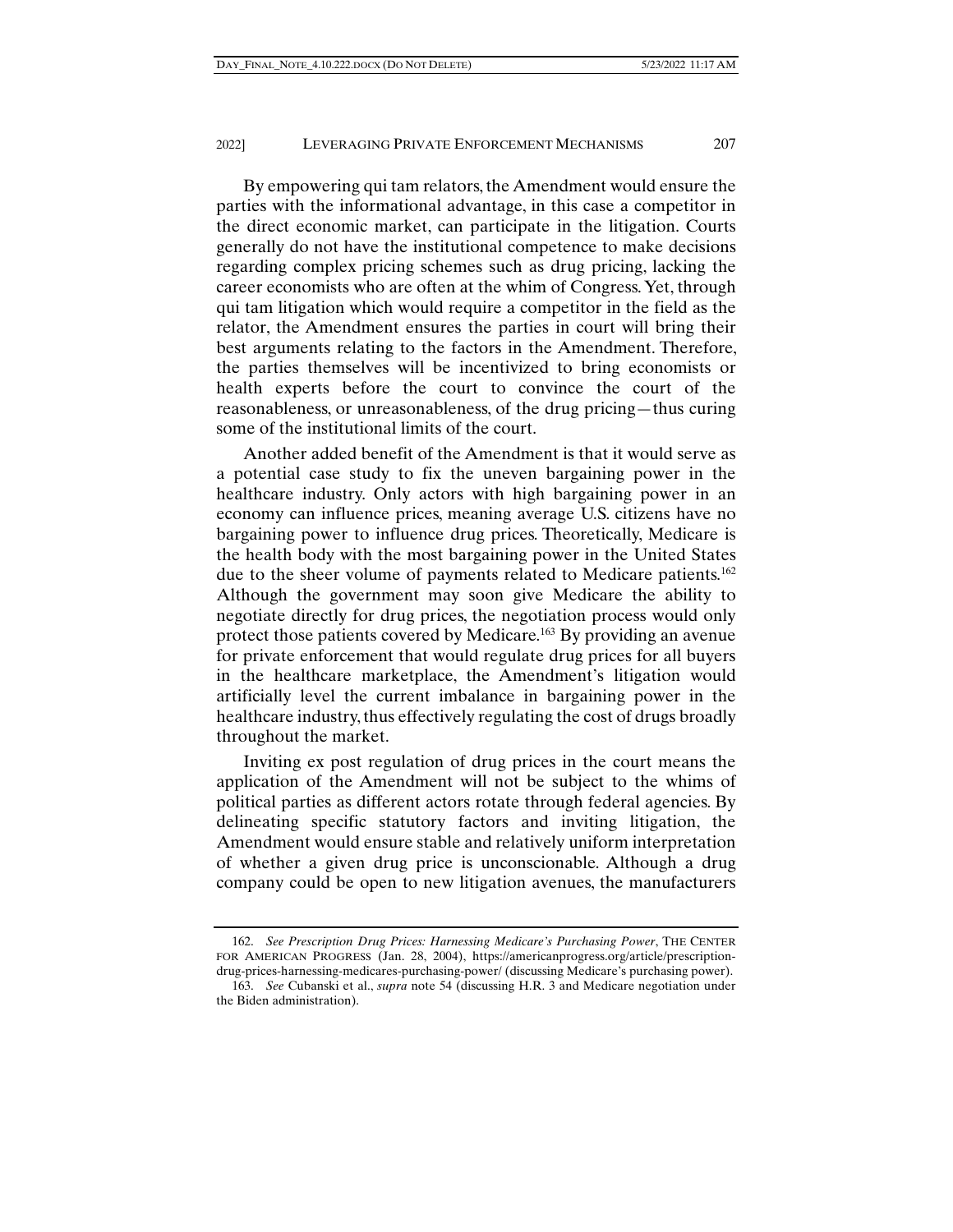could also rely on the stable interpretations. In doing so, companies could alter their competitive behavior in the marketplace, and any inefficiencies caused by the litigation could be mitigated in the future by encouraging companies to lower drug prices to avoid litigation altogether.

At some point, the cost of a competitor challenging an unconscionable drug price will be higher than any duopoly pricing they may gain through a license. Manufacturing and distribution are expensive endeavors for drug companies, and a rational company would only seek a license when the potential profits make up the loss. If a rational drug manufacturer, however, were to rely on the courts' interpretation of the Amendment and accordingly price their drug at or below the estimated unconscionable threshold, the risk of losing the lawsuit would be too high for a rival manufacturer to want to litigate. For the FCA, this would be seen as a failure of the private enforcement mechanism to adequately bring forward informed parties. But here, the decline in the number of lawsuits could be attributed to the decrease in drug prices, and the successful implementation of the Amendment.

## CONCLUSION

The United States healthcare industry has sky-rocketing drug prices, and although there are many private enforcement mechanisms surrounding the industry that regulate ex post as to fraud, anticompetitive activity, and generic entry, no private enforcement mechanism directly encourages private parties to litigate to lower drug prices. Private enforcement mechanisms do not always function properly—with risks of over-utilization and potential illegal anticompetitive behavior as firms attempt to avoid private enforcement. Nevertheless, private enforcement mechanisms generally have been successful in both incentivizing private parties to regulate industries ex post as well as making regulation easier than it would be with only agency action.

Congress has already expressed intent to design mechanisms which regulate patents created with public funding by building march-in rights into the Bayh-Dole Act. Drug patents created with public funding should be subject to a higher standard of regulation than drug patents created without public funding to protect U.S. citizens from double paying for both the development of and access to the drug. Passing an Amendment to the Bayh-Dole Act that clearly defines when march-in rights would be exercised and inviting private manufacturers